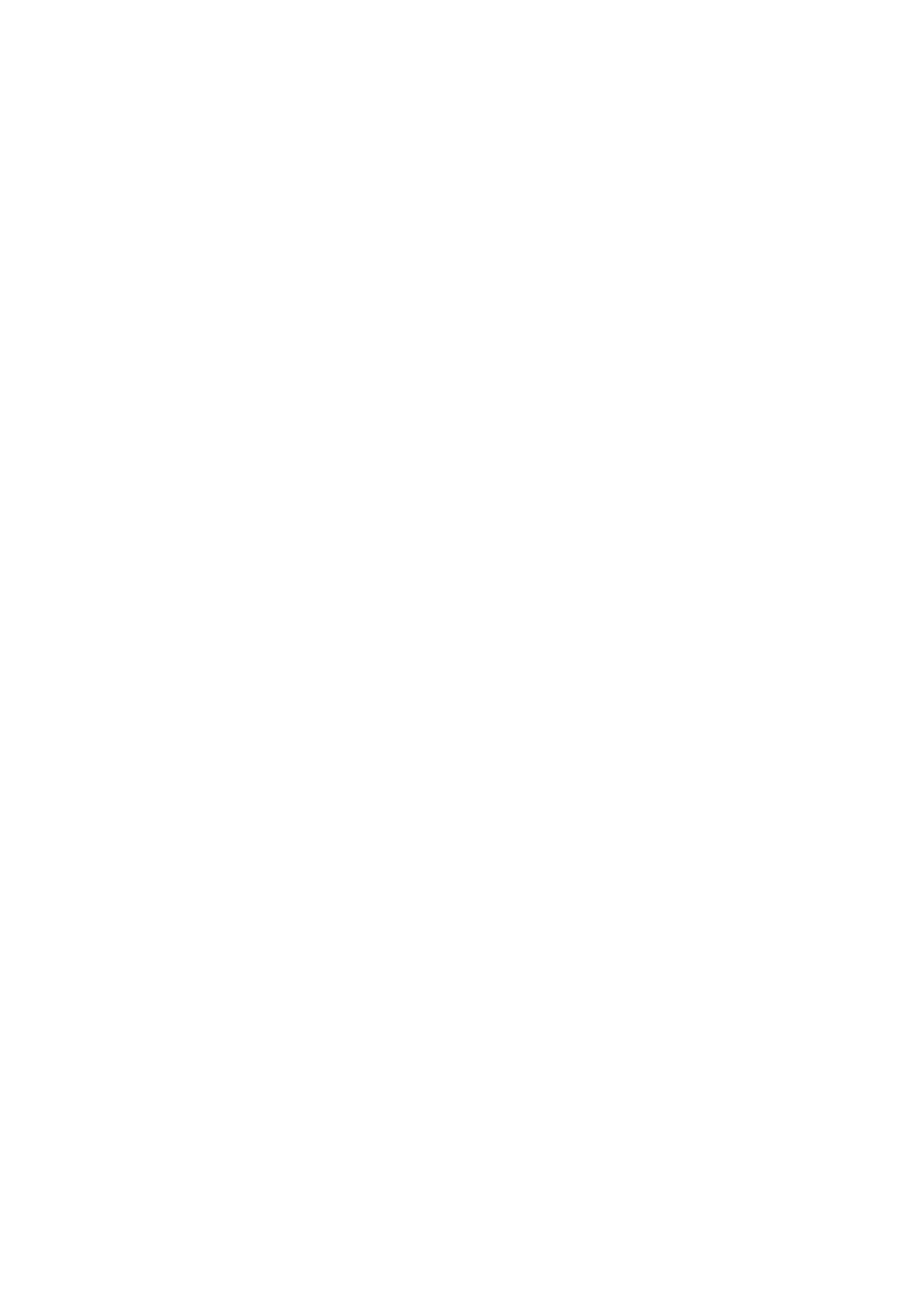## **NORTHERN TERRITORY OF AUSTRALIA**

## **INFORMATION AMENDMENT ACT (NO. 2) 2015**

**Act No. [ ] of 2015** \_\_\_\_\_\_\_\_\_\_\_\_\_\_\_\_\_\_\_\_

\_\_\_\_\_\_\_\_\_\_\_\_\_\_\_\_\_\_\_\_

# **Table of provisions**

| Part 1               | <b>Preliminary matters</b>                                                              |
|----------------------|-----------------------------------------------------------------------------------------|
| 1<br>$\overline{2}$  |                                                                                         |
| Part 2               | <b>Amendment of Information Act</b>                                                     |
| 3<br>4<br>5          | 4A<br>Personal information<br>4B<br>Application of offence provisions                   |
| 6<br>7               | Application of Criminal Code<br>9A                                                      |
| 8<br>9<br>10         | Application for review may be sent to Commissioner<br>39A                               |
| 11<br>12             | Report about non-compliance<br>84                                                       |
| 13<br>14<br>15<br>16 |                                                                                         |
| 17<br>18             | Obstruction, improper influence and contravention of<br>101<br>requirement or direction |
| 19<br>20             | Complaint after review by public sector organisation<br>103                             |
| 21<br>22             | Complaints may be dealt with jointly<br>104A                                            |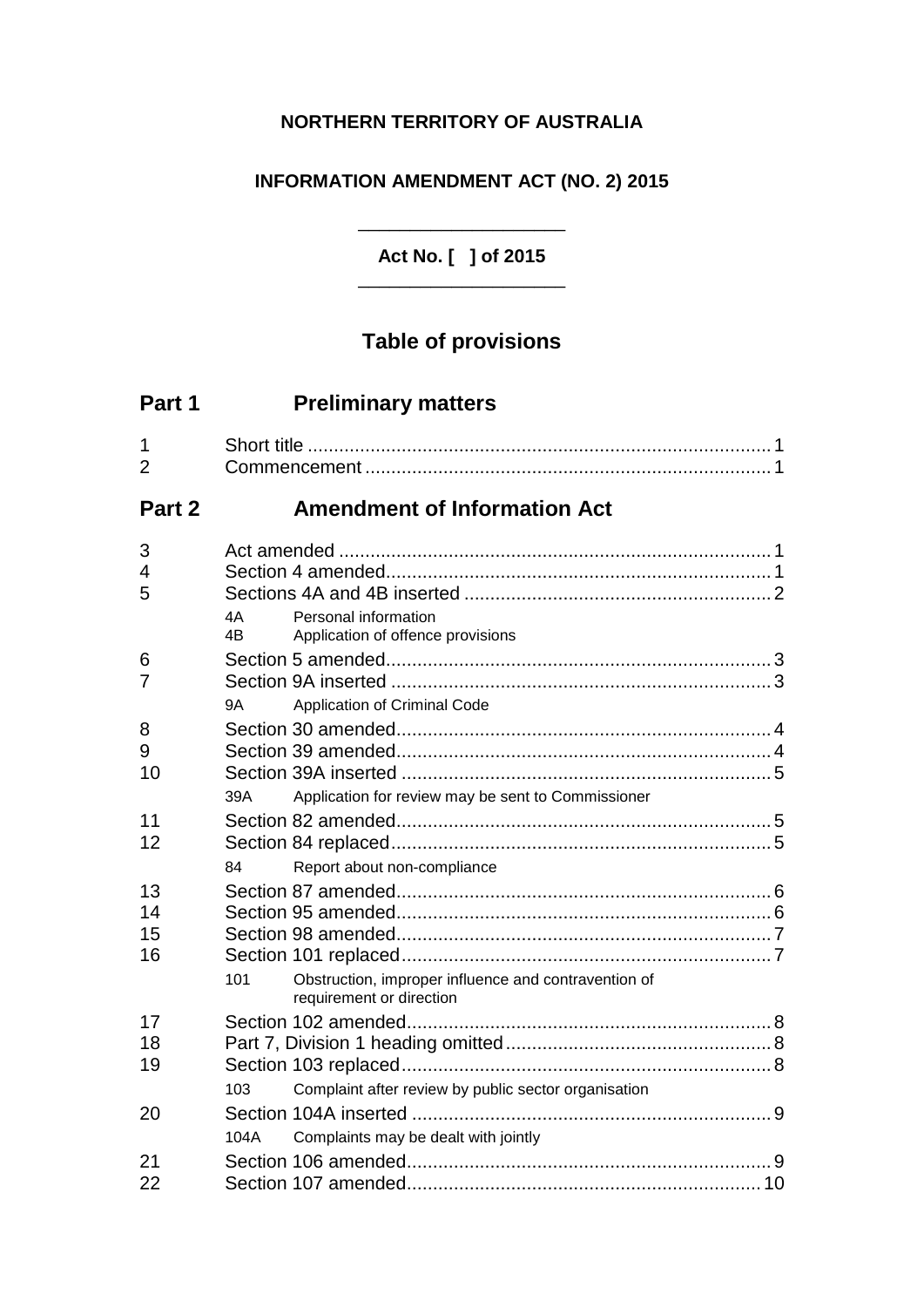| 23       |              |                        |                                                                                                      |  |
|----------|--------------|------------------------|------------------------------------------------------------------------------------------------------|--|
|          | 109A         |                        | Commissioner may join person as party                                                                |  |
| 24       |              |                        |                                                                                                      |  |
| 25       |              |                        |                                                                                                      |  |
|          | 110A         |                        | Powers to compel evidence                                                                            |  |
| 26       |              |                        |                                                                                                      |  |
| 27       |              |                        |                                                                                                      |  |
| 28       |              |                        |                                                                                                      |  |
|          | 112A<br>112B | Tribunal               | Referral of complaints to Tribunal<br>Commissioner to prepare report if complaint is referred to     |  |
|          | 112C<br>112D |                        | Effect of complaints on acts and decisions<br>Role of Ombudsman or Health Complaints Commissioner    |  |
| 29       |              |                        |                                                                                                      |  |
|          | Part 7A      |                        | Tribunal                                                                                             |  |
|          | Division 1   |                        | <b>Definitions</b>                                                                                   |  |
|          | 113          | <b>Definitions</b>     |                                                                                                      |  |
|          | Division 2   |                        | Jurisdiction of Tribunal to deal with complaints                                                     |  |
|          | 113A         | Jurisdiction           |                                                                                                      |  |
|          | 113B<br>113C |                        | Tribunal must conduct proceeding<br>Tribunal may require public sector organisation to seek views of |  |
|          |              |                        | third party before conducting proceeding                                                             |  |
|          | 113D         |                        | Proceeding in relation to dismissed complaint                                                        |  |
| 30       |              |                        |                                                                                                      |  |
| 31       |              |                        |                                                                                                      |  |
| 32<br>33 |              |                        |                                                                                                      |  |
| 34       |              |                        |                                                                                                      |  |
| 35       |              |                        |                                                                                                      |  |
|          | Division 3   |                        | Procedures                                                                                           |  |
|          | 119          | Parties                |                                                                                                      |  |
| 36       |              |                        |                                                                                                      |  |
| 37       |              |                        |                                                                                                      |  |
| 38       |              |                        |                                                                                                      |  |
|          | 123          |                        | Matters relating to proceeding                                                                       |  |
| 39       |              |                        |                                                                                                      |  |
| 40       |              |                        |                                                                                                      |  |
| 41       |              |                        |                                                                                                      |  |
| 42       |              |                        |                                                                                                      |  |
| 43       |              |                        |                                                                                                      |  |
| 44       |              |                        |                                                                                                      |  |
| 45       |              |                        |                                                                                                      |  |
|          | 146          | Misleading information |                                                                                                      |  |
| 46       |              |                        |                                                                                                      |  |
| 47       |              |                        |                                                                                                      |  |
|          | 148          |                        | Confidentiality of information                                                                       |  |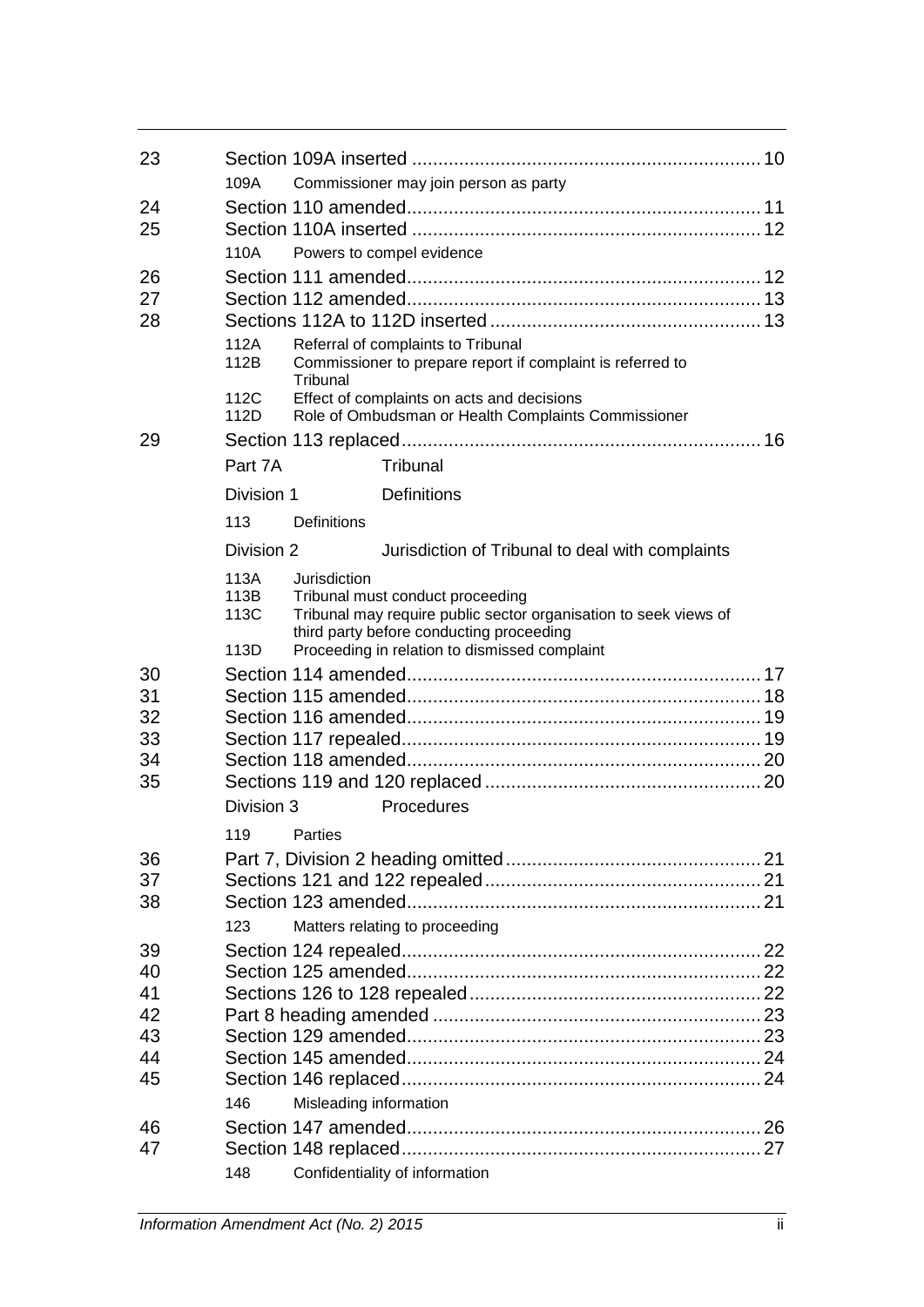| 48       | 151               | Protection from liability                                                                               | 28       |
|----------|-------------------|---------------------------------------------------------------------------------------------------------|----------|
| 49       | Part 13           | Transitional matters for Information<br>Amendment Act (No. 2) 2015                                      | 28       |
|          | 162<br>163<br>164 | Definition<br>Complaints made before commencement<br>Offence provisions – before and after commencement |          |
| Part 3   |                   | <b>Consequential amendment of Alcohol</b><br><b>Mandatory Treatment Act</b>                             |          |
| 50<br>51 |                   |                                                                                                         | 29<br>29 |
| Part 4   |                   | <b>Expiry</b>                                                                                           |          |
| 52       |                   |                                                                                                         | 29       |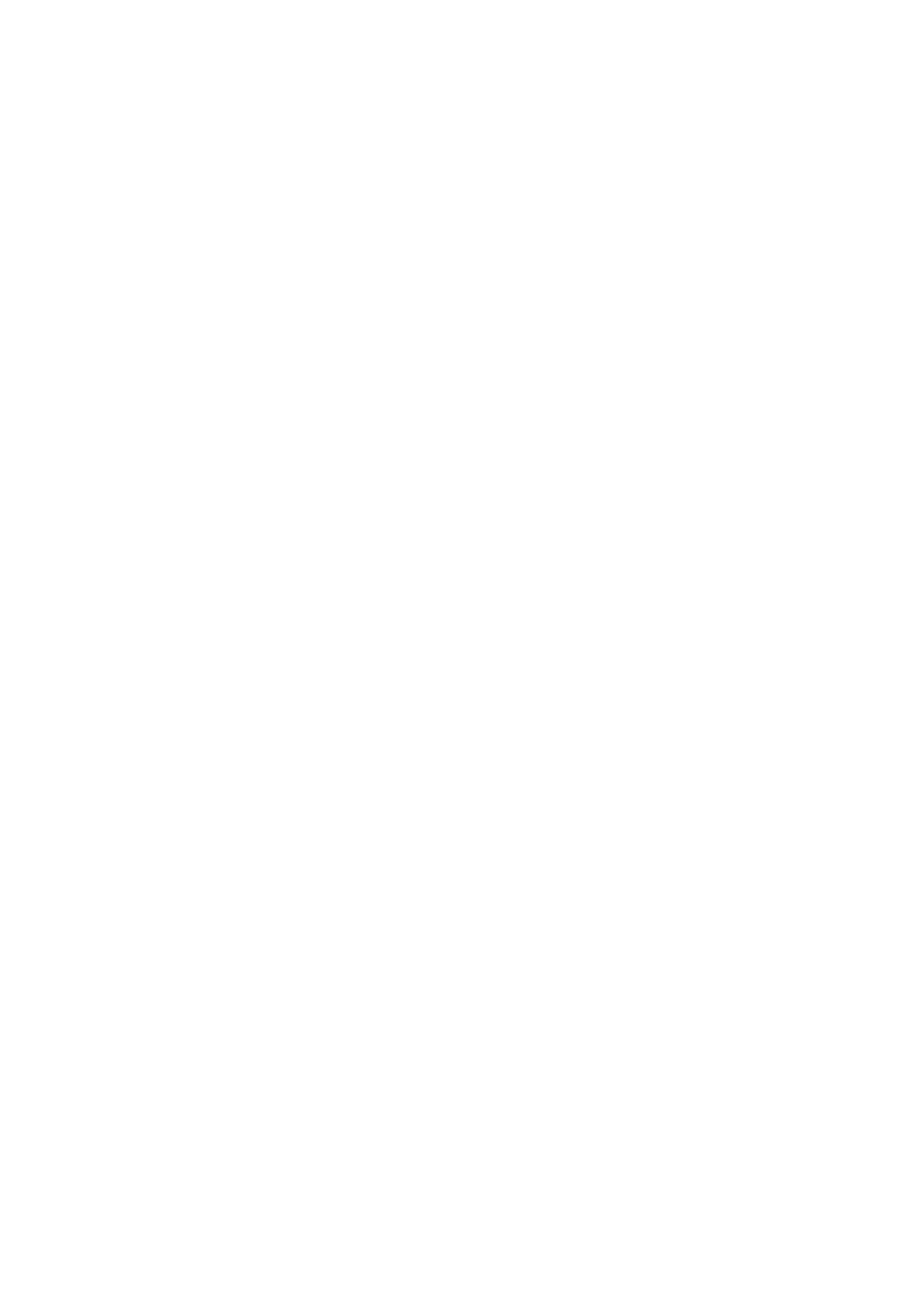

# **NORTHERN TERRITORY OF AUSTRALIA** \_\_\_\_\_\_\_\_\_\_\_\_\_\_\_\_\_\_\_\_

## **Act No. [ ] of 2015** \_\_\_\_\_\_\_\_\_\_\_\_\_\_\_\_\_\_\_\_

An Act to amend the *Information Act*, and for related purposes

[*Assented to [ ] 2015*] [*Second reading [ ] 2015*]

**The Legislative Assembly of the Northern Territory enacts as follows:**

# **Part 1 Preliminary matters**

## **1 Short title**

This Act may be cited as the *Information Amendment Act (No. 2) 2015*.

## **2 Commencement**

This Act commences on the day fixed by the Administrator by *Gazette* notice.

## **Part 2 Amendment of Information Act**

## **3 Act amended**

This Part amends the *Information Act*.

## **4 Section 4 amended**

(1) Section 4, definition *personal information*

*omit*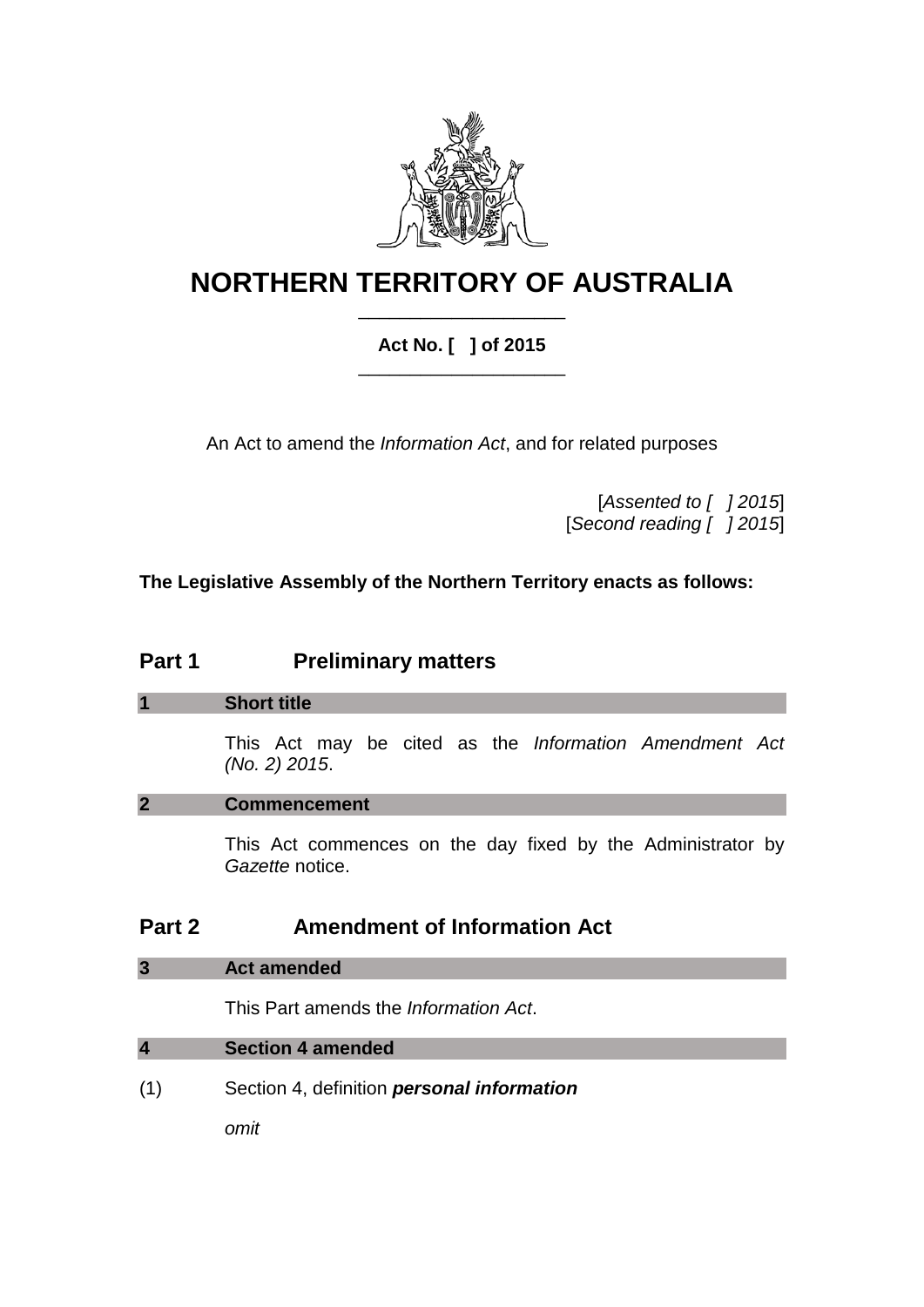| (2) | Section 4                                                                                             |  |  |  |
|-----|-------------------------------------------------------------------------------------------------------|--|--|--|
|     | insert (in alphabetical order)                                                                        |  |  |  |
|     | personal information, see section 4A.                                                                 |  |  |  |
|     | <b>proceeding</b> , in relation to the Tribunal, see section 113.                                     |  |  |  |
|     | <b>Tribunal</b> means the Civil and Administrative Tribunal.                                          |  |  |  |
| (3) | Section 4, definition <i>complainant</i> , after "the complaint"                                      |  |  |  |
|     | insert                                                                                                |  |  |  |
|     | and includes a person joined as a complainant under section 109A                                      |  |  |  |
| (4) | Section 4, definition <i>person</i> , after "means"                                                   |  |  |  |
|     | insert                                                                                                |  |  |  |
|     | , subject to section 4B,                                                                              |  |  |  |
| (5) | Section 4, definition respondent, after "complaint"                                                   |  |  |  |
|     | insert                                                                                                |  |  |  |
|     | and includes a person joined as a respondent under section 109A                                       |  |  |  |
| (6) | Section 4, at the end                                                                                 |  |  |  |
|     | insert                                                                                                |  |  |  |
|     | Note for section 4                                                                                    |  |  |  |
|     | The Interpretation Act contains definitions and other provisions that may be<br>relevant to this Act. |  |  |  |
| 5   | <b>Sections 4A and 4B inserted</b>                                                                    |  |  |  |
|     | After section 4                                                                                       |  |  |  |
|     | insert                                                                                                |  |  |  |
|     |                                                                                                       |  |  |  |

## **4A Personal information**

(1) Government information that discloses a person's identity or from which a person's identity is reasonably ascertainable is *personal information*.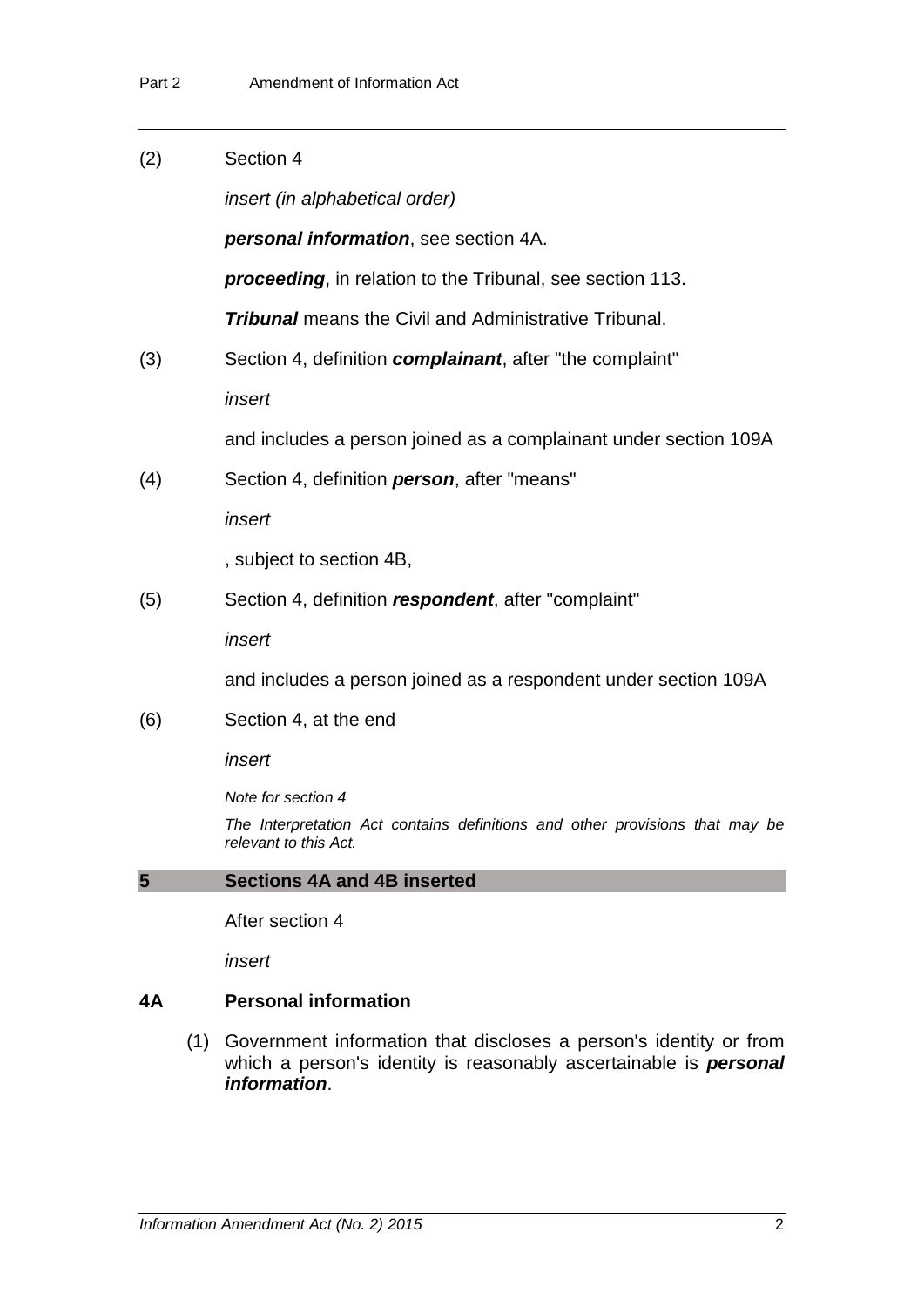- (2) However, the government information is not *personal information* to the extent that:
	- (a) the person's identity is disclosed only in the context of having acted in an official capacity for a public sector organisation; and
	- (b) the government information discloses no other personal information about the person.
- (3) In this section:

*acted in an official capacity*, in relation to a public sector organisation, means having exercised a power or performed a function as, or on behalf of, the organisation.

### **4B Application of offence provisions**

- (1) Section 4, definition *person* does not limit the application of the offence provisions to persons who are individuals.
- (2) In this section:

*offence provisions* means the provisions of this Act that create or relate to offences (including in relation to criminal responsibility, defences and penalties).

### **6 Section 5 amended**

Section 5(5)(b) before "a tribunal"

*insert*

except as expressly provided in Parts 7A and 8 –

### **7 Section 9A inserted**

After section 9 in Part 1

*insert*

### **9A Application of Criminal Code**

Part IIAA of the Criminal Code applies to an offence against this Act.

#### *Note for section 9A*

Part IIAA of the Criminal Code states the general principles of criminal *responsibility, establishes general defences, and deals with burden of proof. It also defines, or elaborates on, certain concepts commonly used in the creation of offences.*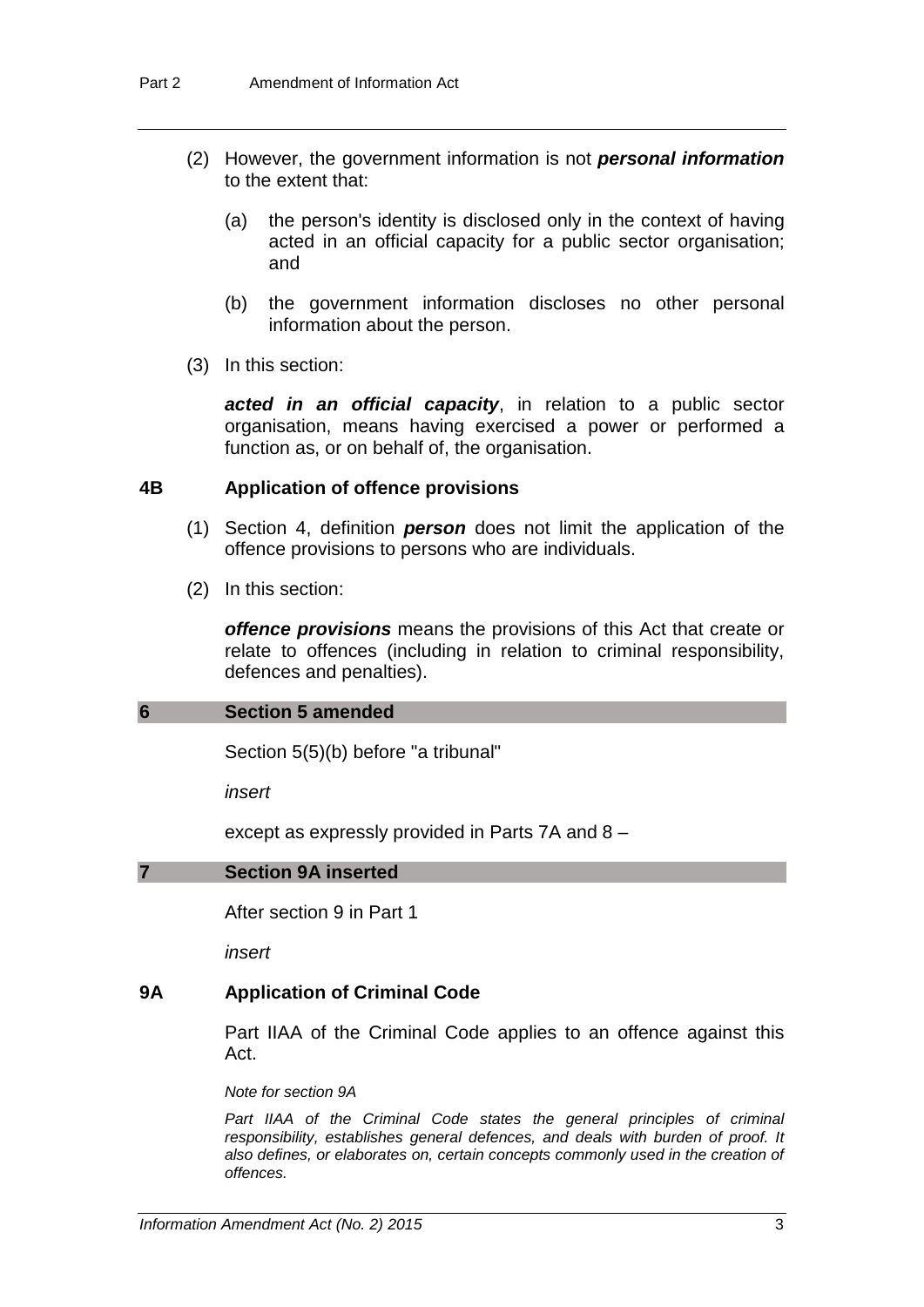### **8 Section 30 amended**

(1) Section 30(6) and (7)

*omit*

Part 7 (Complaints to Information Commissioner) applies

*insert*

Parts 7 and 7A apply

(2) Section 30(7) and (8)

*omit*

(Complaints to Information Commissioner)

## **9 Section 39 amended**

 $(1)$  Section 39 $(1)(a)$  and  $(b)$ 

*omit*, *insert*

- (a) subject to subsection (2), review the decision the subject of the application and notify the applicant in writing of the outcome of the review; or
- (b) send the application to the Commissioner under section 39A.
- (2) After section 39(2)

*insert*

- (2A) If a decision is required to be reviewed under this Division as the result of a referral by the Commissioner under section 103(2):
	- (a) the reference in subsection (1) to 30 days after receiving an application in accordance with section 38 is taken to be a reference to 30 days after receiving the referral; and
	- (b) subsection (2) does not apply to the review.
- (3) Section 39(4)(a)

*omit*

(Accessing government information) or Division 3 (Correcting personal information),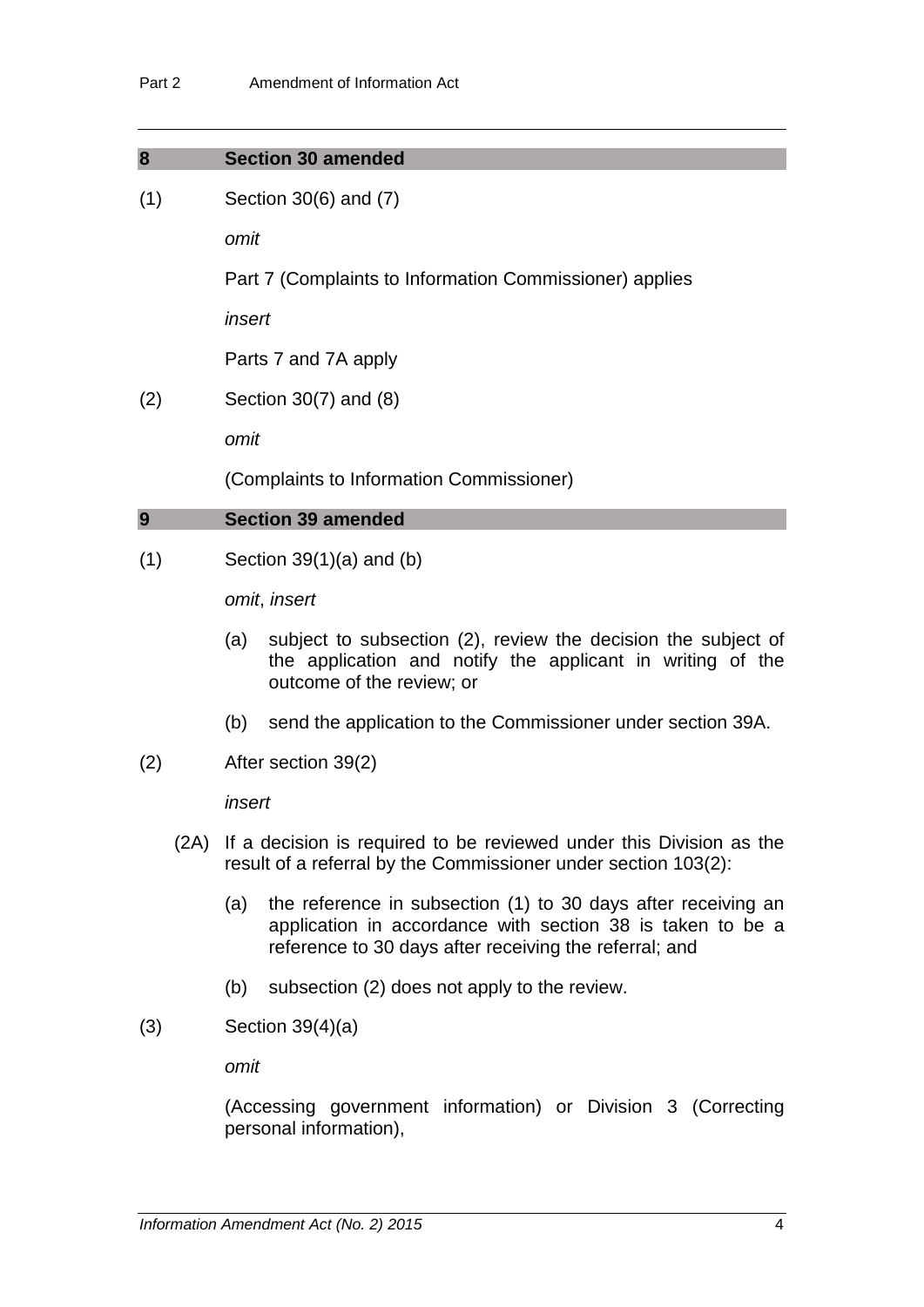*insert*

or 3,

### **10 Section 39A inserted**

After section 39

*insert*

### **39A Application for review may be sent to Commissioner**

- (1) Instead of reviewing a decision, a public sector organisation may send an application mentioned in section 39(1) to the Commissioner to be dealt with under section 103(4).
- (2) If the public sector organisation is required under section 103(2)(b) to conduct a further review of the decision, subsection (1) does not apply and the decision must be reviewed under section 39.

### **11 Section 82 amended**

Section 82(3)(b)

*omit*

, Division 1 (Complaints procedure)

### **12 Section 84 replaced**

Section 84

*repeal*, *insert*

### **84 Report about non-compliance**

- (1) If the Commissioner is satisfied that a public sector organisation has failed to comply with a compliance notice, the Commissioner may report to the Minister on:
	- (a) the organisation's contravention mentioned in section 82(1); and
	- (b) the specified action that the compliance notice required the organisation to take; and
	- (c) the organisation's failure to take that action.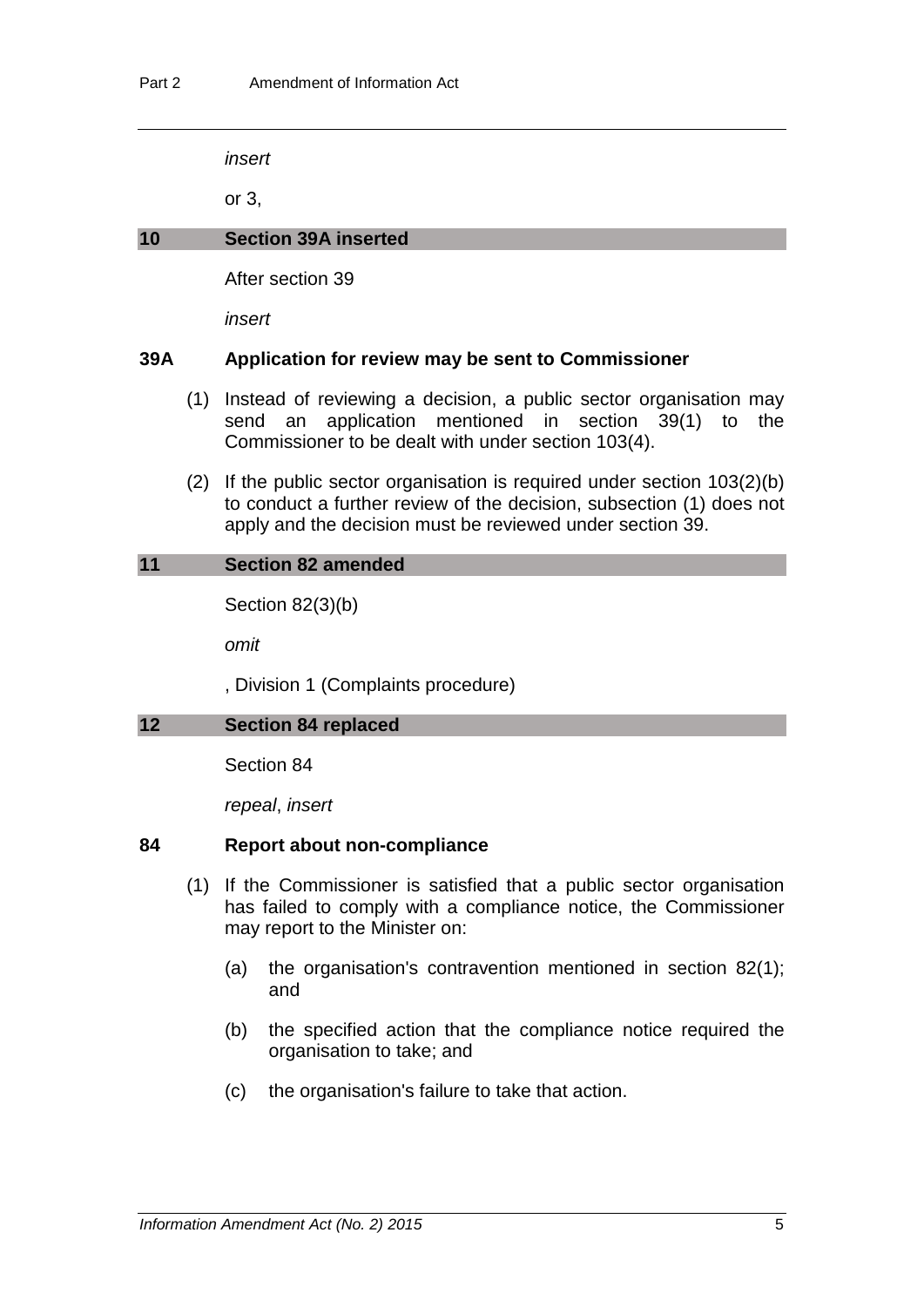- (2) Before giving the report to the Minister, the Commissioner must:
	- (a) give the public sector organisation a reasonable opportunity to consider and comment on its content; and
	- (b) take into account those comments in finalising the report.
- (3) The Minister must table a copy of the report in the Legislative Assembly within 6 sitting days after receiving it.
- (4) Section 101(3) does not apply to a public sector organisation's failure to comply with a compliance notice.

| 13 | <b>Section 87 amended</b> |
|----|---------------------------|
|    |                           |

(1) Section 87(2)(d), after "records"

*insert*

, or other things,

(2) Section 87(2)(e), after "record"

*insert*

or other thing

### **14 Section 95 amended**

(1) Section 95(1) and (2)

*omit, insert*

- (1) A member of the Legislative Assembly cannot be appointed as the Commissioner or to act as the Commissioner.
- (2) Subject to subsection (3), the appointment of a person as the Commissioner or to act as the Commissioner ceases on the person becoming a member of the Legislative Assembly.
- (2) Section 95(3)

*omit*

complaint is determined

*insert*

person's functions in respect of the complaint are completed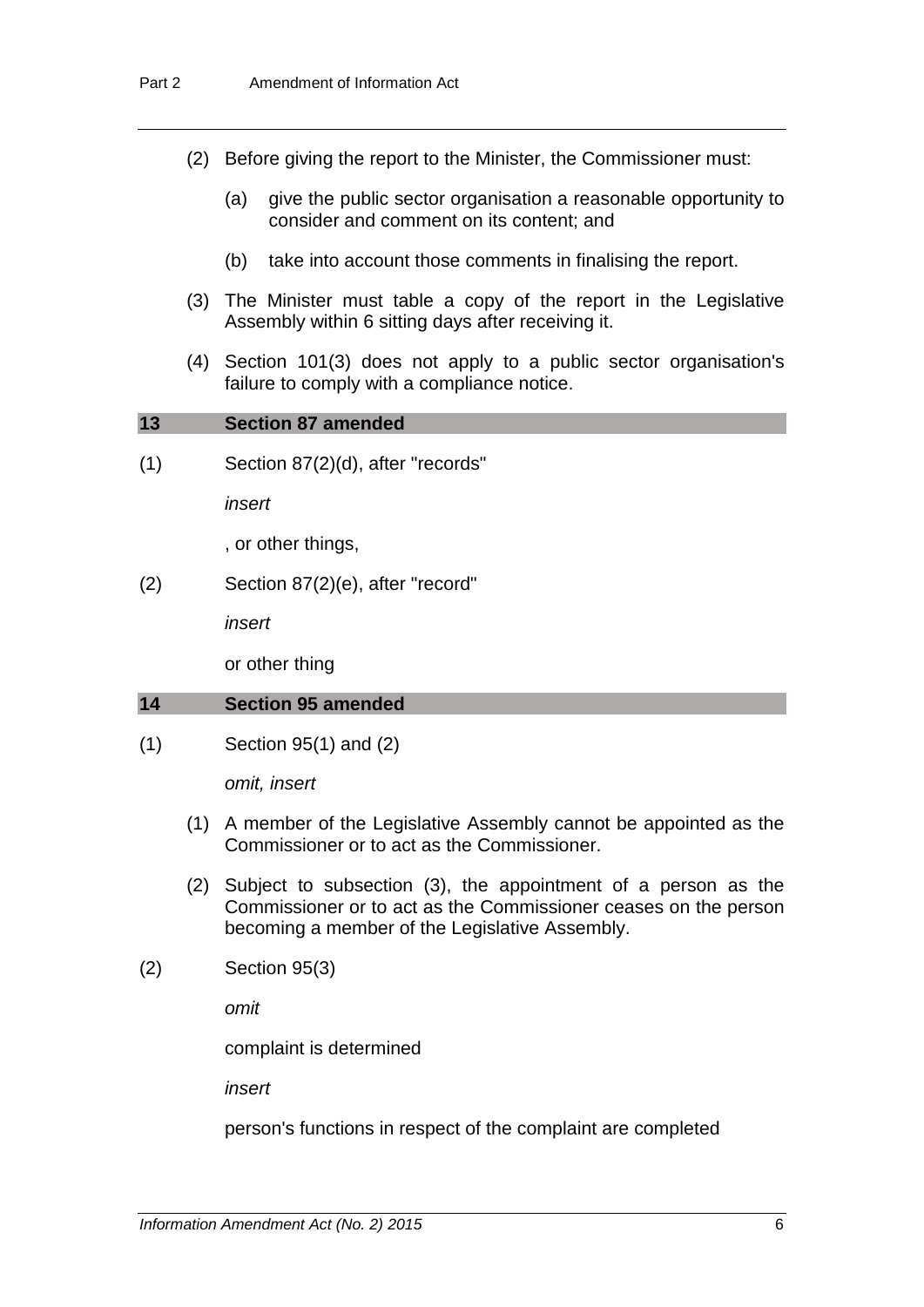### **15 Section 98 amended**

Section 98(6)

*omit*

lay a copy of the report before

*insert*

table a copy of the report in

### **16 Section 101 replaced**

Section 101

*repeal*, *insert*

### **101 Obstruction, improper influence and contravention of requirement or direction**

- (1) A person commits an offence if:
	- (a) the person intentionally obstructs another person; and
	- (b) the other person is the Commissioner; and
	- (c) the person knows the Commissioner is acting in an official capacity.

Maximum penalty: 200 penalty units or imprisonment for 12 months.

- (2) A person commits an offence if:
	- (a) the person intentionally and improperly influences another person; and
	- (b) the other person is the Commissioner; and
	- (c) the person knows the Commissioner is acting in an official capacity.

Maximum penalty: 200 penalty units or imprisonment for 12 months.

- (3) A person commits an offence if:
	- (a) the Commissioner makes a requirement of, or gives a direction to, the person under this Act; and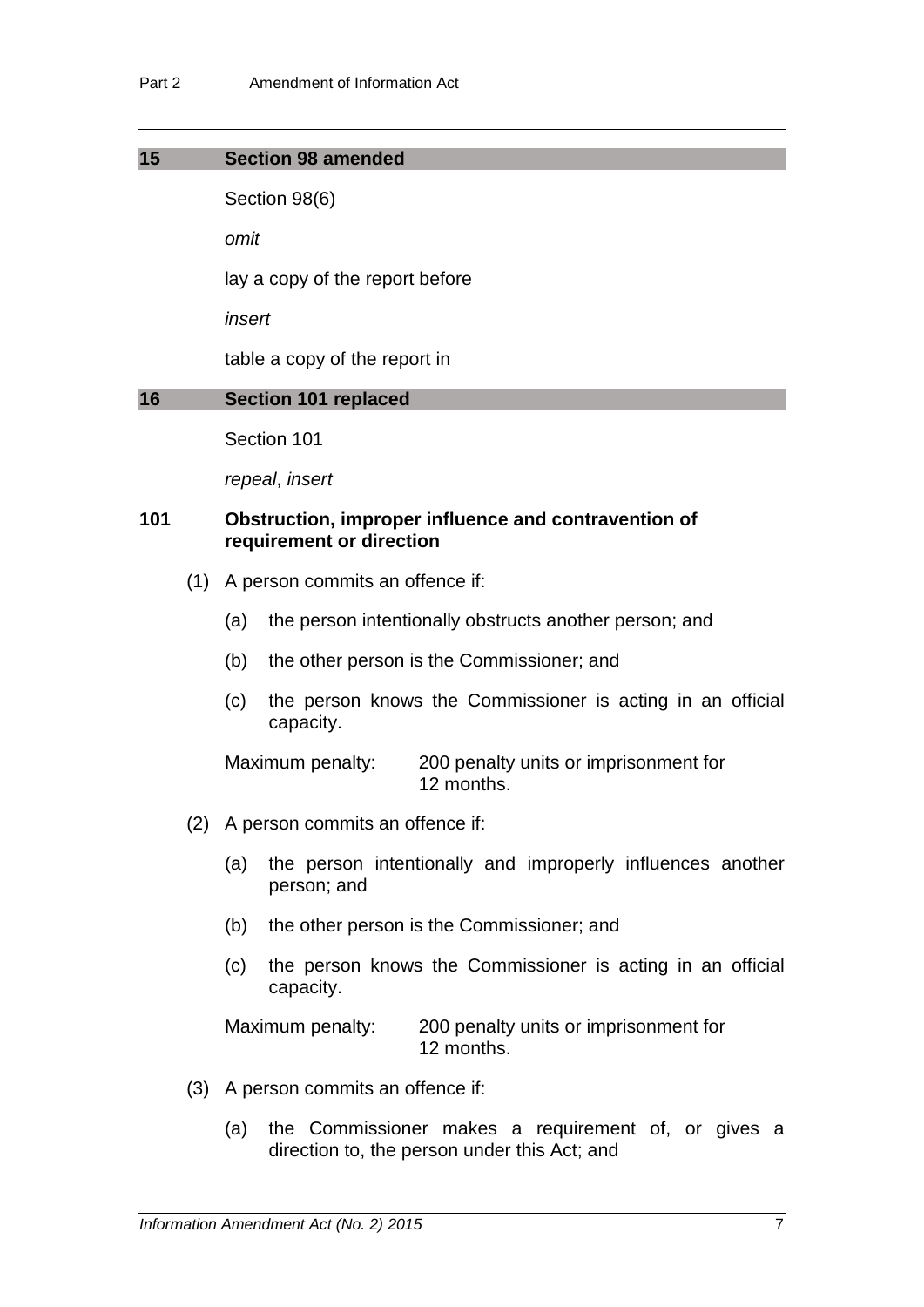- (b) the person intentionally engages in conduct; and
- (c) the conduct results in the person failing to comply with the requirement or direction.

Maximum penalty: 200 penalty units or imprisonment for 12 months.

- (4) Strict liability applies to subsections  $(1)(b)$ ,  $(2)(b)$  and  $(3)(a)$ .
- (5) It is a defence to a prosecution for an offence against subsection (1), (2) or (3) if the person has a reasonable excuse.
- (6) In this section:

*acting in an official capacity*, in relation to the Commissioner, means the Commissioner is exercising powers or performing functions under, or otherwise related to the administration of, this Act.

*obstruct* includes hinder and resist.

#### **17 Section 102 amended**

Section 102(b)

*omit*

, Division 1 (Complaints procedure)

### **18 Part 7, Division 1 heading omitted**

Part 7, Division 1 heading

*omit*

### **19 Section 103 replaced**

Section 103

*repeal*, *insert*

### **103 Complaint after review by public sector organisation**

(1) A person aggrieved by a decision of a public sector organisation on an application for review by the organisation under Part 3, Division 4 (including a decision made on a further review mentioned in subsection (2)(b)) may make a complaint to the Commissioner about the decision.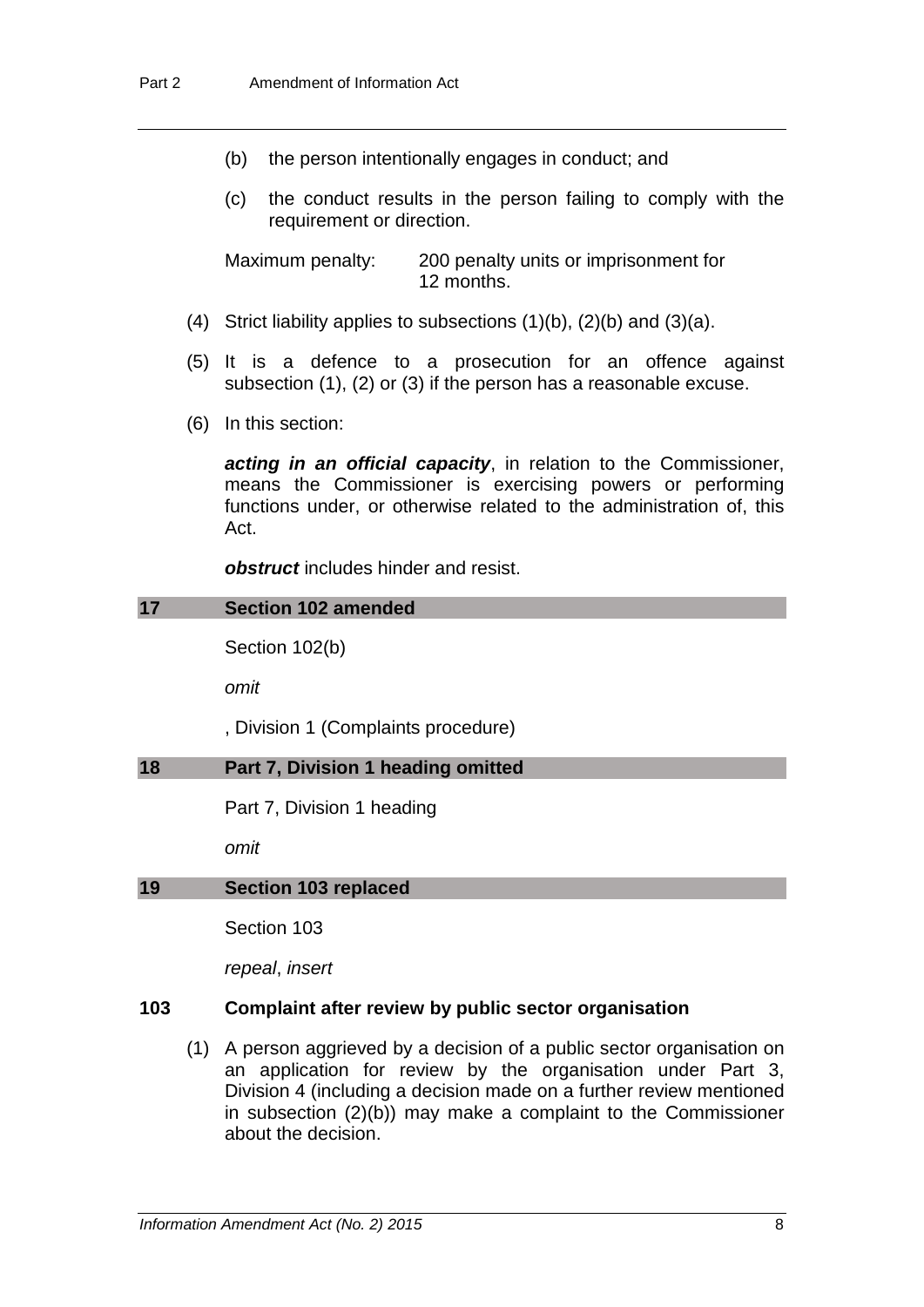- (2) If the Commissioner considers it appropriate to do so, the Commissioner may:
	- (a) refer the complaint back to the public sector organisation that made the decision; and
	- (b) require the organisation to conduct a further review of the decision under Part 3, Division 4.
- (3) Subsection (2) does not apply to a complaint about a decision made on a further review mentioned in subsection (2)(b).
- (4) If an application for a review of a decision of a public sector organisation is sent to the Commissioner by the organisation under section 39A(1), the Commissioner must deal with the application as a complaint about the decision under subsection (1).
- (5) Subsections (2) and (3) apply to an application that is dealt with under subsection (4) as a complaint as if the references in subsection (2)(b) and (3) to a further review were references to a review.

### **20 Section 104A inserted**

After section 104

*insert*

## **104A Complaints may be dealt with jointly**

The Commissioner may deal with 2 or more complaints jointly if:

- (a) the complaints concern the same or related facts or circumstances; or
- (b) the Commissioner is satisfied it is otherwise appropriate for the complaints to be dealt with jointly.

### **21 Section 106 amended**

(1) Section 106, heading

*omit*

**or reject**

*insert*

**, reject or refer**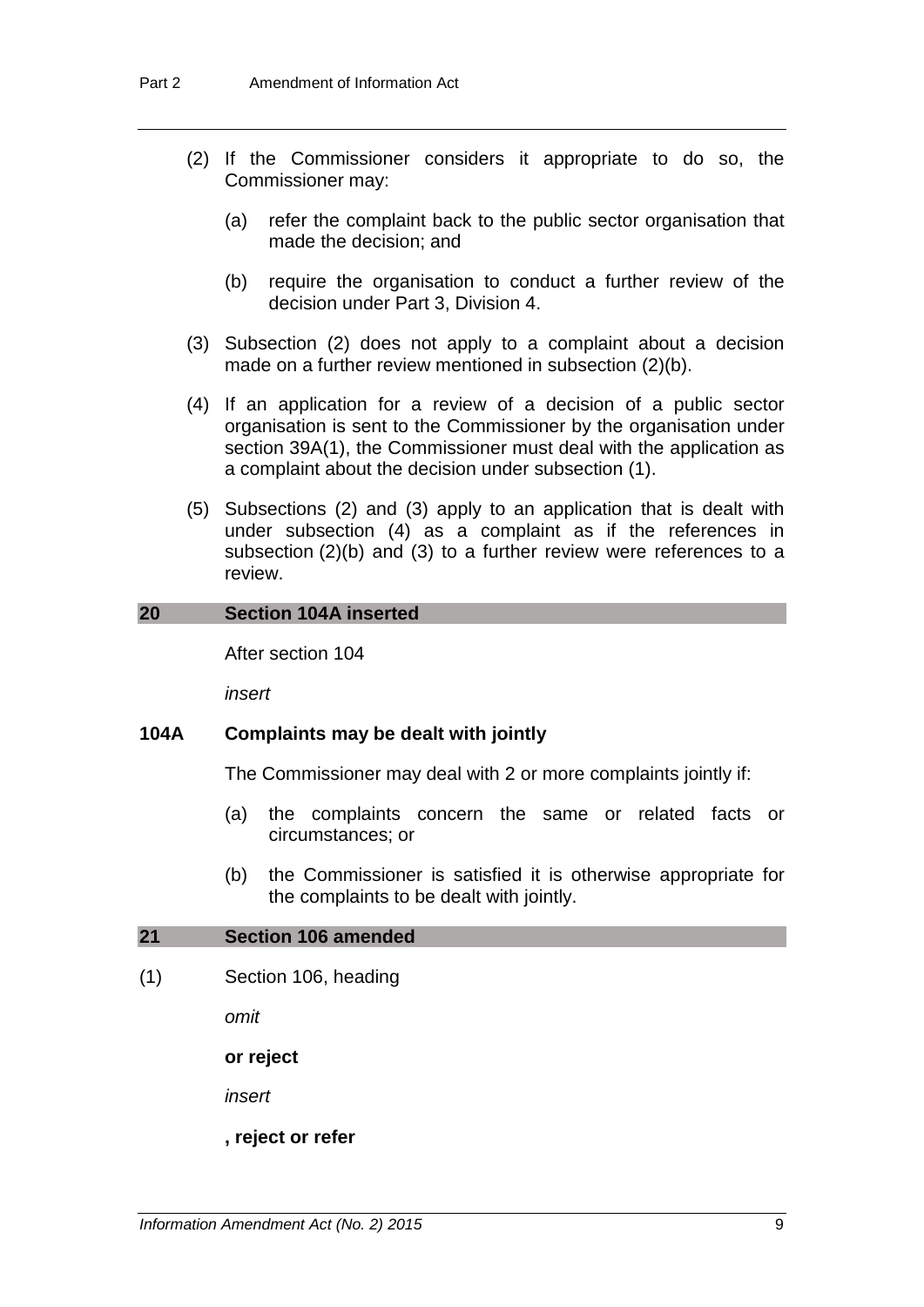### (2) Section 106(1)(a)

*omit*, *insert*

- (a) decide whether to accept or reject the complaint or to refer the complaint under section 103(2); and
- (3) Section 106(2)

*omit*

or reject

*insert*

, reject or refer

## **22 Section 107 amended**

(1) Section 107, heading

*omit*

**or rejection**

*insert*

### **, rejection or referral**

(2) Section 107(1)(a)

*omit*

or reject

*insert*

, reject or refer

## **23 Section 109A inserted**

After section 109

*insert*

## **109A Commissioner may join person as party**

The Commissioner may, by written notice served on a person, join the person as a party to a complaint.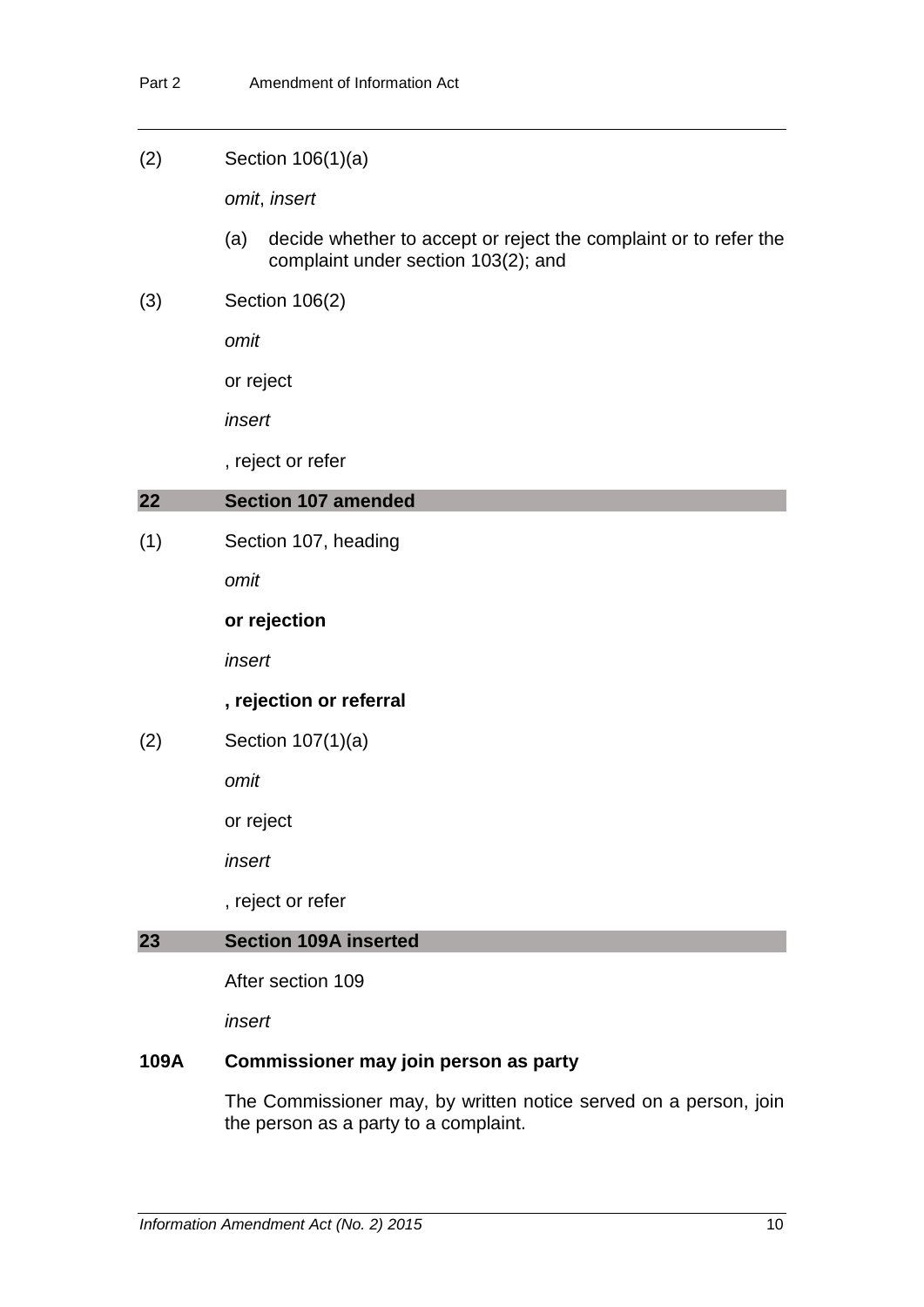## **24 Section 110 amended**

(1) After section 110(2)

*insert*

- (2A) If the matter complained of is a decision of a public sector organisation relevant to providing access to information about a third party, the Commissioner may require the public sector organisation:
	- (a) to seek the views of the third party in relation to the disclosure of the information; and
	- (b) if the third party's views are obtained to inform the Commissioner of those views.
- (2B) Subsection (2C) applies if:
	- (a) the complaint is made by a third party under section 30(6) or section 103 in relation to a public sector organisation's decision to provide access to information about the third party (the *third party information*); and
	- (b) during the investigation, the Commissioner is satisfied the applicant no longer wishes to be provided with access to the third party information; and
	- (c) the public sector organisation consents to the Commissioner acting under subsection (2C).
- (2C) If this subsection applies, the Commissioner may, instead of completing the investigation, determine the complaint by deciding that the applicant must not be provided with access to the third party information.
- (2D) The Commissioner may dismiss the complaint if, during the investigation or mediation of the matter complained of, the Commissioner is satisfied for any reason, including the complainant not complying with a direction or requirement of the Commissioner, that the complainant no longer wishes to pursue the complaint.
- (2E) At any time after accepting a complaint, the Commissioner may refer the matter to mediation under section 111.
- (2F) If the matter is resolved by mediation or other agreement before the investigation is completed, the Commissioner must discontinue the investigation.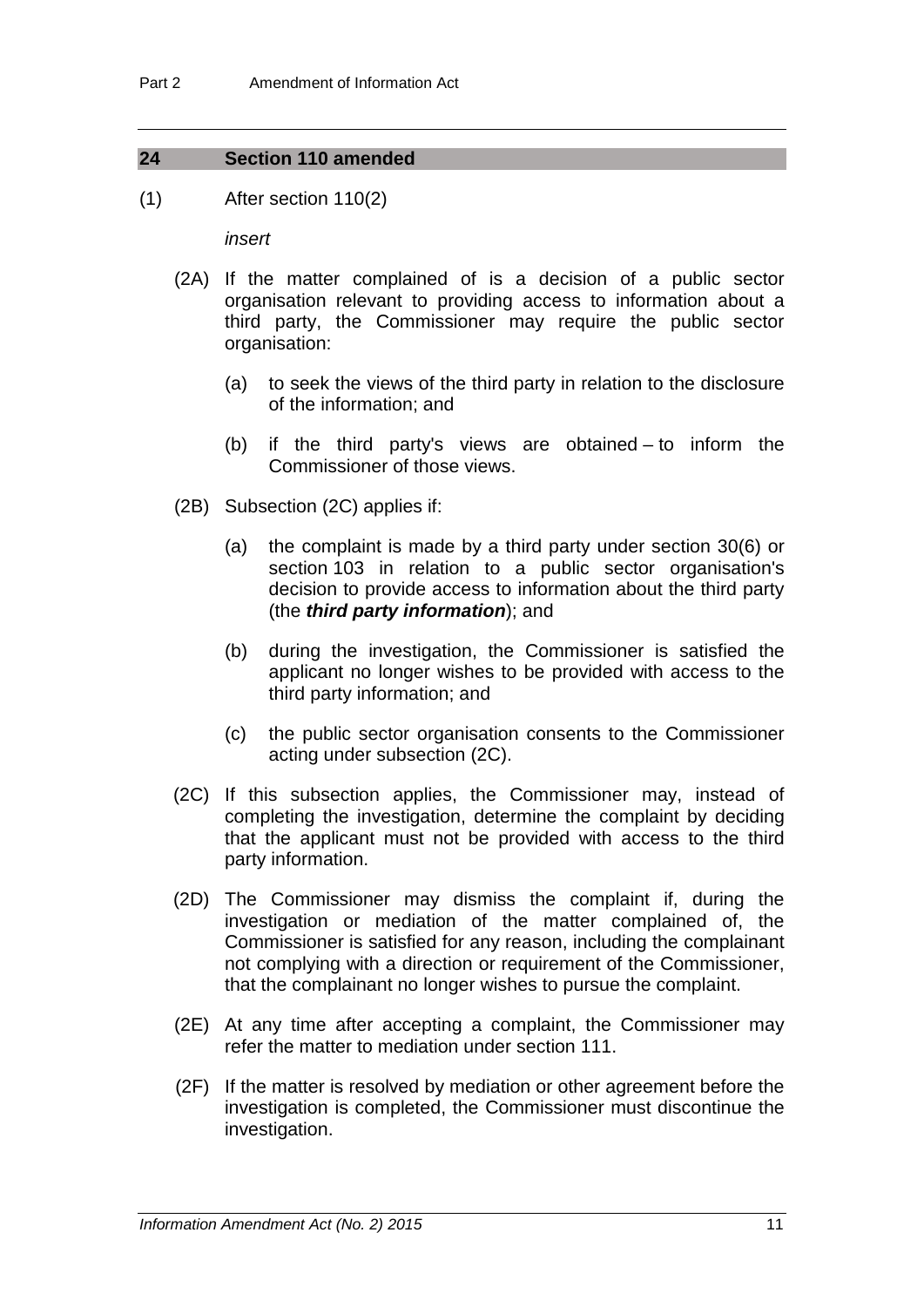### (2) Section 110(4)

*omit*, *insert*

- (4) If there is sufficient evidence and the matter has not been referred under subsection (2E) to mediation, the Commissioner must refer the matter to mediation under section 111.
- (3) Section 110(6)

*omit*, *insert*

(6) The Commissioner must notify the relevant parties in writing of how the Commissioner has dealt with the complaint under this section.

### **25 Section 110A inserted**

After section 110

*insert*

### **110A Powers to compel evidence**

For an investigation under section 110, the Commissioner may, in writing, require a person to do one or more of the following:

- (a) to attend before the Commissioner and produce a record or other thing in the person's possession or control;
- (b) to give evidence on oath;
- (c) to answer a question;
- (d) without attending before the Commissioner, to give the Commissioner a record or other thing in the person's possession or control.

### **26 Section 111 amended**

(1) Section 111, heading

*omit*

### **hearing**

*insert*

### **Tribunal proceeding**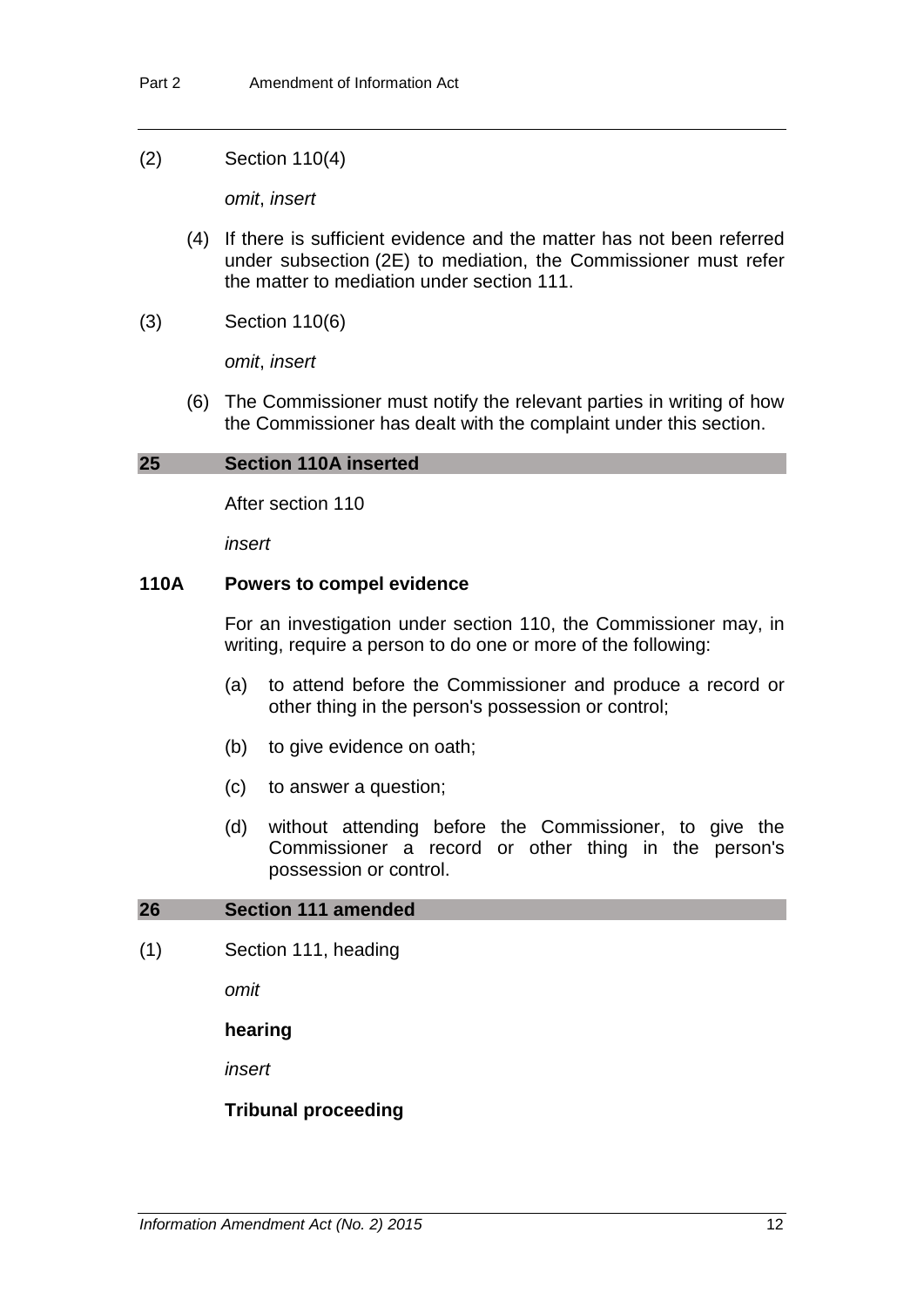### (2) Section 111(1)

*omit*

Commissioner must not hold a hearing in relation to a complaint

*insert*

Tribunal must not conduct a proceeding in relation to a complaint referred to the Tribunal under section 112A(4)

(3) After section 111(1)

*insert*

(1A) Subsection (1) does not apply to a complaint that is the subject of an application under section 112A(1)(b).

### **27 Section 112 amended**

Section 112(2)

*omit (second reference)*

Commissioner

*insert*

**Tribunal** 

### **28 Sections 112A to 112D inserted**

After section 112

*insert*

## **112A Referral of complaints to Tribunal**

- (1) The complainant may apply to the Commissioner to refer a complaint to the Tribunal if:
	- (a) the Commissioner decides under section 110(3) there is sufficient prima facie evidence to substantiate the matter complained of and that matter is not resolved by mediation or other agreement; or
	- (b) the Commissioner dismisses the complaint under section 110(5).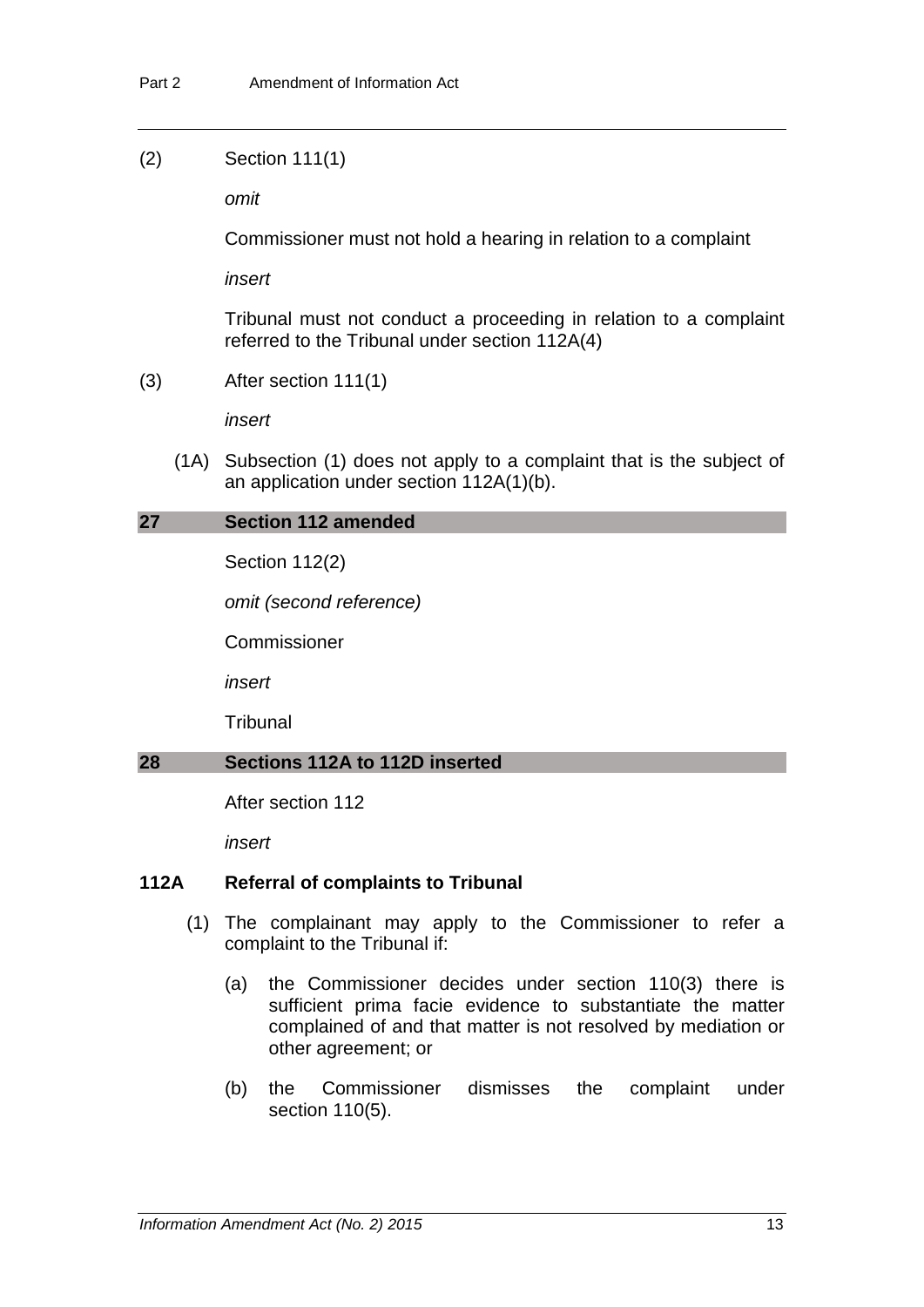- (2) The respondent may apply to the Commissioner to refer a complaint to the Tribunal if the Commissioner decides under section 110(3) there is sufficient prima facie evidence to substantiate the matter complained of and that matter is not resolved by mediation or other agreement.
- (3) For subsections (1)(a) and (2), the application must be made within 28 days after the applicant has been given both of the following:
	- (a) notification under section 110(6) of the Commissioner's decision under section 110(3) that there is sufficient prima facie evidence to substantiate the matter complained of;
	- (b) a mediator's certificate under section 111(4) in relation to the matter complained of.
- (4) For subsection (1)(b), the application must be made within 28 days after the complainant has been given notification under section 110(6) of the Commissioner's decision to dismiss the complaint.
- (5) If the Commissioner receives an application under this section, the Commissioner must:
	- (a) refer the complaint to the Tribunal; and
	- (b) inform the Tribunal whether or not there has been an attempt to resolve the matter complained of by mediation.

### **112B Commissioner to prepare report if complaint is referred to Tribunal**

- (1) Within 60 days after referring a complaint to the Tribunal under section 112A(5), the Commissioner must:
	- (a) prepare a written report in relation to the complaint and the investigation under section 110 of the matter complained of; and
	- (b) provide a copy of the report, and any document or other material the Commissioner believes on reasonable grounds will be relevant to the proceeding, to the Tribunal, the complainant and the respondent.
- (2) The Commissioner may modify a copy of the report or material provided to the complainant or respondent under subsection (1) to omit any information if the Commissioner is satisfied:
	- (a) the information is not sought by the complainant or is otherwise not relevant to the complaint; or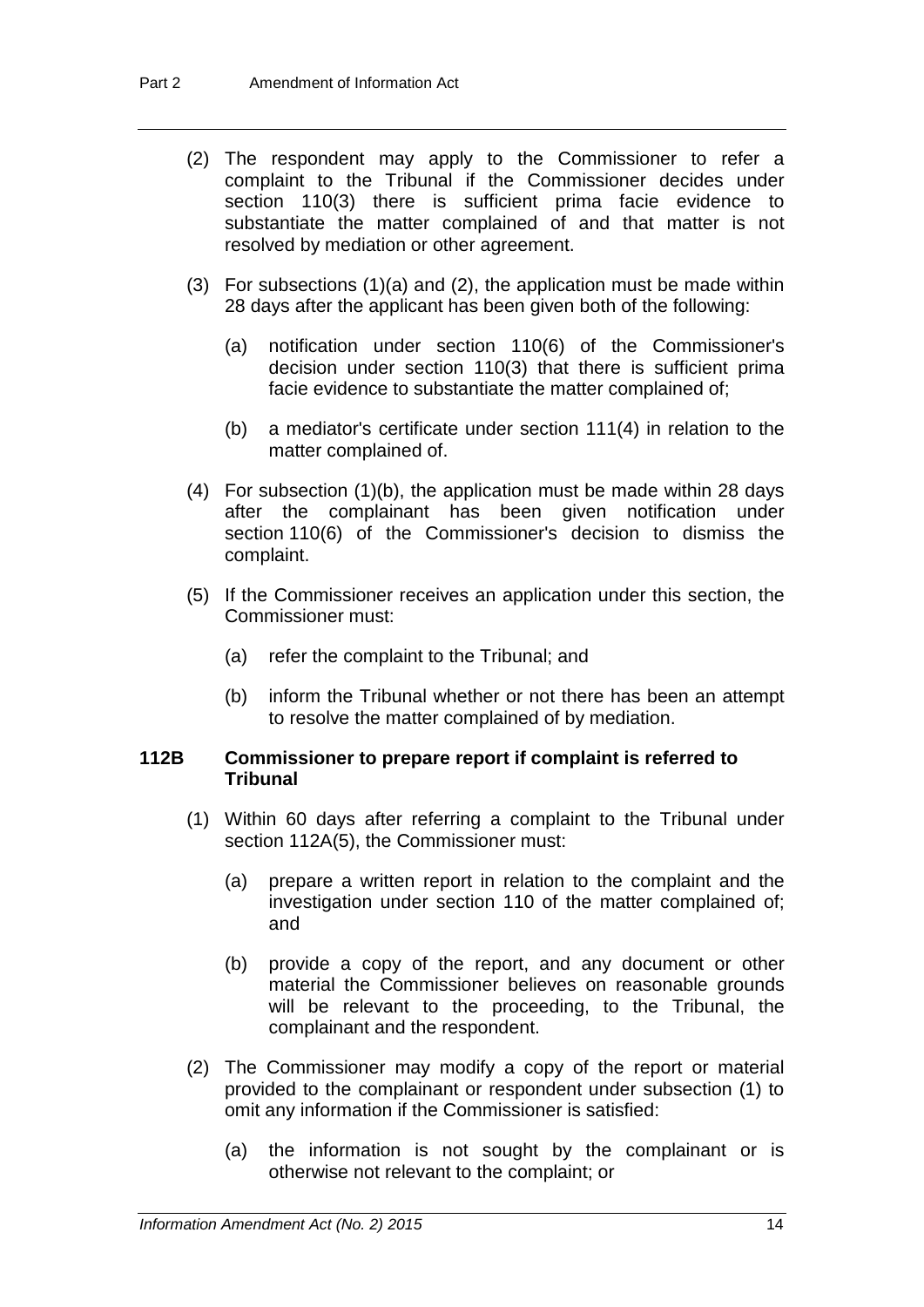- (b) the disclosure of the information:
	- (i) is a matter to be determined by the Tribunal in the proceeding; or
	- (ii) is otherwise not permitted under this Act.
- (3) This section does not prevent the Tribunal from taking any other evidence in relation to the proceeding.
- (4) This section does not apply if a report in relation to the complaint has previously been prepared and provided to the Tribunal, unless a further report would provide additional information to the Tribunal.

### **112C Effect of complaints on acts and decisions**

- (1) The making of a complaint under section 103 does not affect the operation of the decision complained of unless the Commissioner or Tribunal orders otherwise.
- (2) The making of a complaint under section 104 does not prevent the respondent from repeating or continuing the act complained of, or similar acts, unless the Commissioner or Tribunal orders otherwise.

### **112D Role of Ombudsman or Health Complaints Commissioner**

The Ombudsman or the Health Complaints Commissioner is not entitled to investigate a matter that could be the subject of a complaint under section 103 or 104 unless the Commissioner:

- (a) refers the complaint to the Ombudsman or the Health Complaints Commissioner under section 108; or
- (b) otherwise agrees that the Ombudsman or the Health Complaints Commissioner may investigate the matter.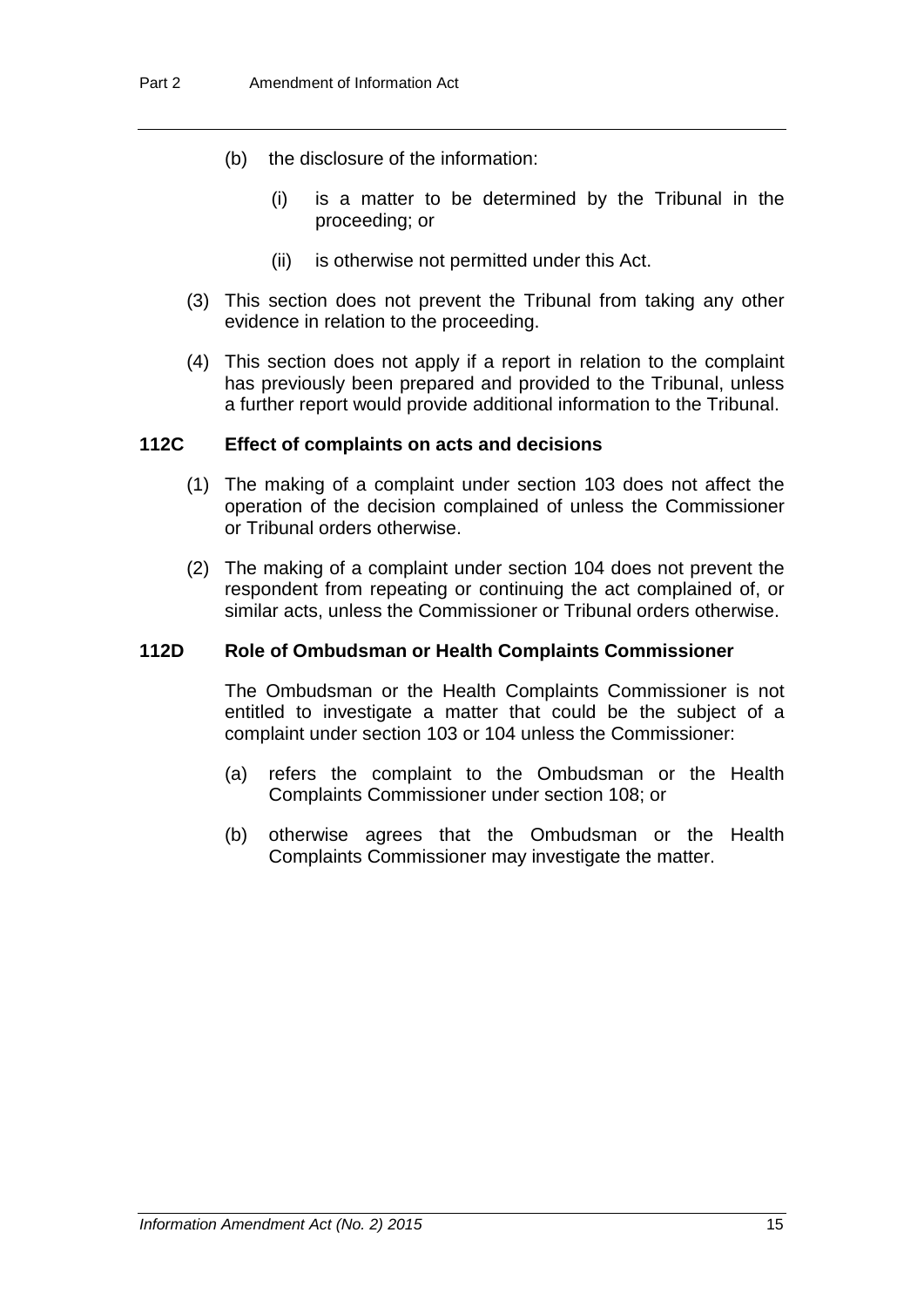## **29 Section 113 replaced**

Section 113

*repeal*, *insert*

## **Part 7A Tribunal**

## **Division 1 Definitions**

## **113 Definitions**

In this Part:

*proceeding* means the hearing of a matter by the Tribunal in the jurisdiction conferred by section 113A(1).

*referred to the Tribunal* means referred to the Tribunal under section 112A(4).

## **Division 2 Jurisdiction of Tribunal to deal with complaints**

### **113A Jurisdiction**

- (1) The Tribunal has the jurisdiction specified in this Part in relation to a complaint referred to the Tribunal.
- (2) To avoid doubt, the jurisdiction conferred by subsection (1) forms part of the Tribunal's review jurisdiction mentioned in section 33 of the *Northern Territory Civil and Administrative Tribunal Act*.

## **113B Tribunal must conduct proceeding**

The Tribunal must conduct a proceeding in relation to a complaint referred to the Tribunal.

### **113C Tribunal may require public sector organisation to seek views of third party before conducting proceeding**

If a complaint referred to the Tribunal relates to a decision of a public sector organisation relevant to providing access to information about a third party, before conducting a proceeding the Tribunal may require the public sector organisation:

- (a) to seek the views of the third party in relation to the disclosure of the information; and
- (b) if the third party's views are obtained to inform the Tribunal of those views.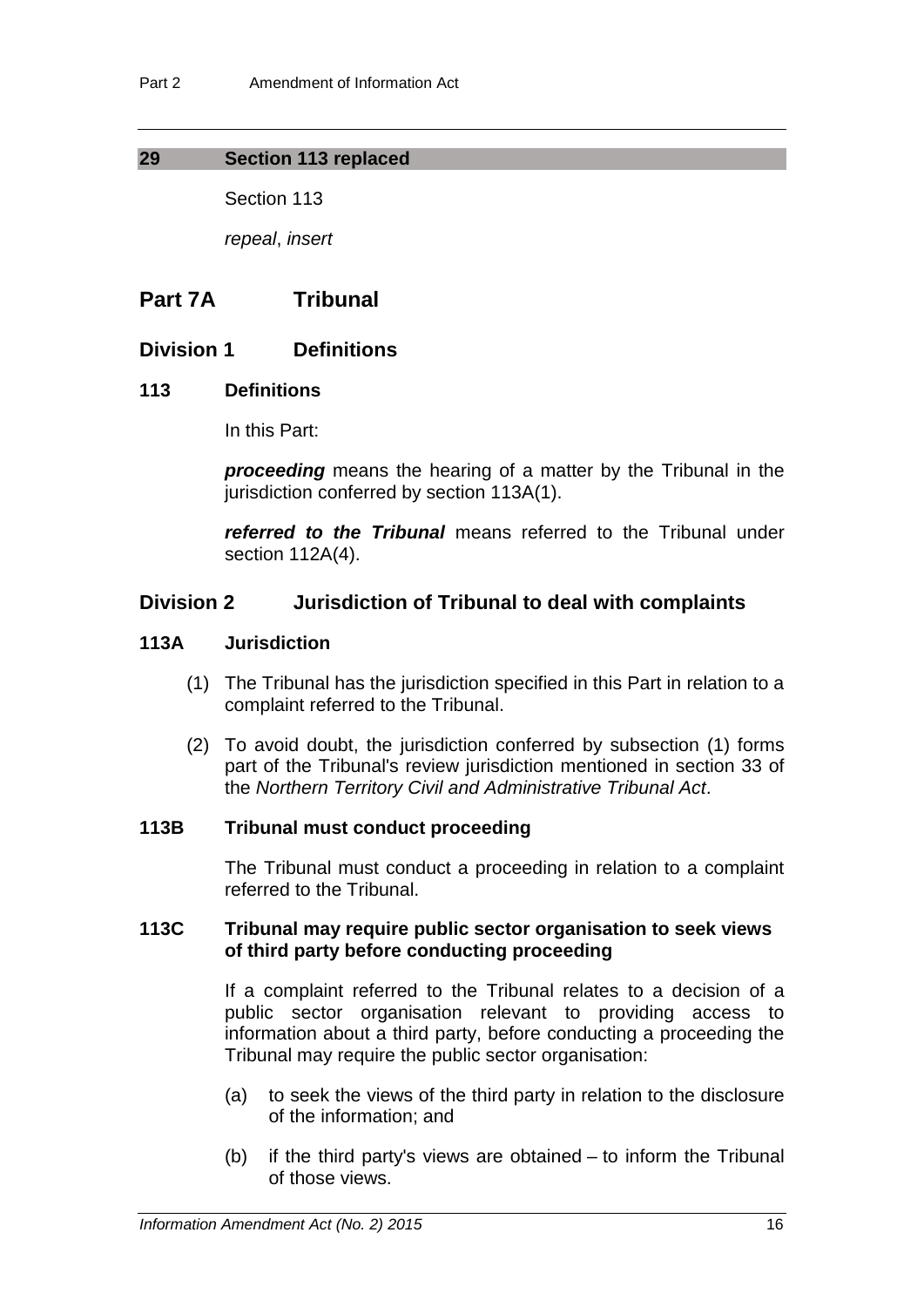### **113D Proceeding in relation to dismissed complaint**

- (1) This section applies if the Commissioner decides to dismiss a complaint under section 110(5) on the grounds that there was insufficient prima facie evidence to substantiate the matter complained of.
- (2) If the Tribunal confirms the Commissioner's decision, the Tribunal may make the orders the Tribunal considers necessary or incidental to give effect to the Tribunal's decision.
- (3) If the Tribunal decides there was sufficient prima facie evidence to substantiate the matter complained of, the Tribunal may:
	- (a) refer the complaint to the Commissioner for mediation under section 111, whether or not there was an attempt to resolve the matter complained of by mediation before the complaint was dismissed by the Commissioner under section 110(5); or
	- (b) conduct a proceeding in relation to the matter complained of.
- (4) Sections 114 and 115 apply to a proceeding mentioned in subsection (3)(b).
- (5) If a complaint is referred to the Commissioner under subsection (3)(a) and the matter complained of is not resolved by mediation or other agreement, the complainant or respondent may apply to the Commissioner under section 112A to refer the complaint to the Tribunal.
- (6) For section 112A as applied by subsection (5):
	- (a) the Commissioner is taken to have decided under section 110(3) that there is sufficient prima facie evidence to substantiate the matter complained of; and
	- (b) section 112A(3)(a) does not apply.

### **30 Section 114 amended**

(1) Section 114(1)

*omit*

hearing in relation to a complaint under section 103, the Commissioner

*insert*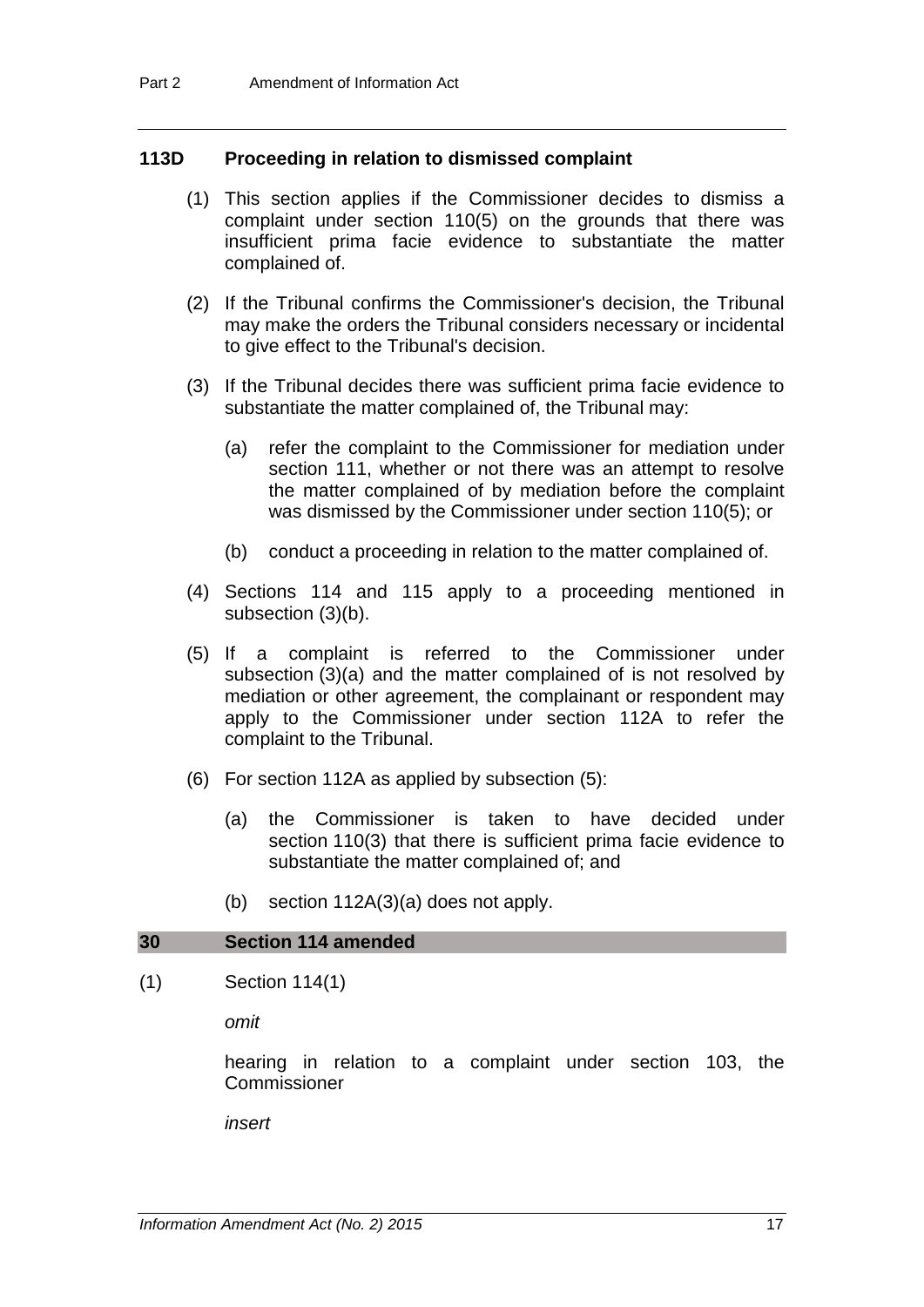proceeding in relation to a complaint under section 103 that is referred to the Tribunal, the Tribunal

(2) Section 114(1)(b)

*omit*

(Accessing government information) or Part 3, Division 3 (Correcting personal information)

*insert*

or 3

(3) Section 114(2)

*omit (all references)*

Commissioner

*insert*

**Tribunal** 

### **31 Section 115 amended**

(1) Section 115(1)

*omit*

hearing in relation to a complaint under section 104, the Commissioner

*insert*

proceeding in relation to a complaint under section 104 that is referred to the Tribunal, the Tribunal

(2) Section 115(2) to (5)

*omit (all references)*

Commissioner

*insert*

**Tribunal**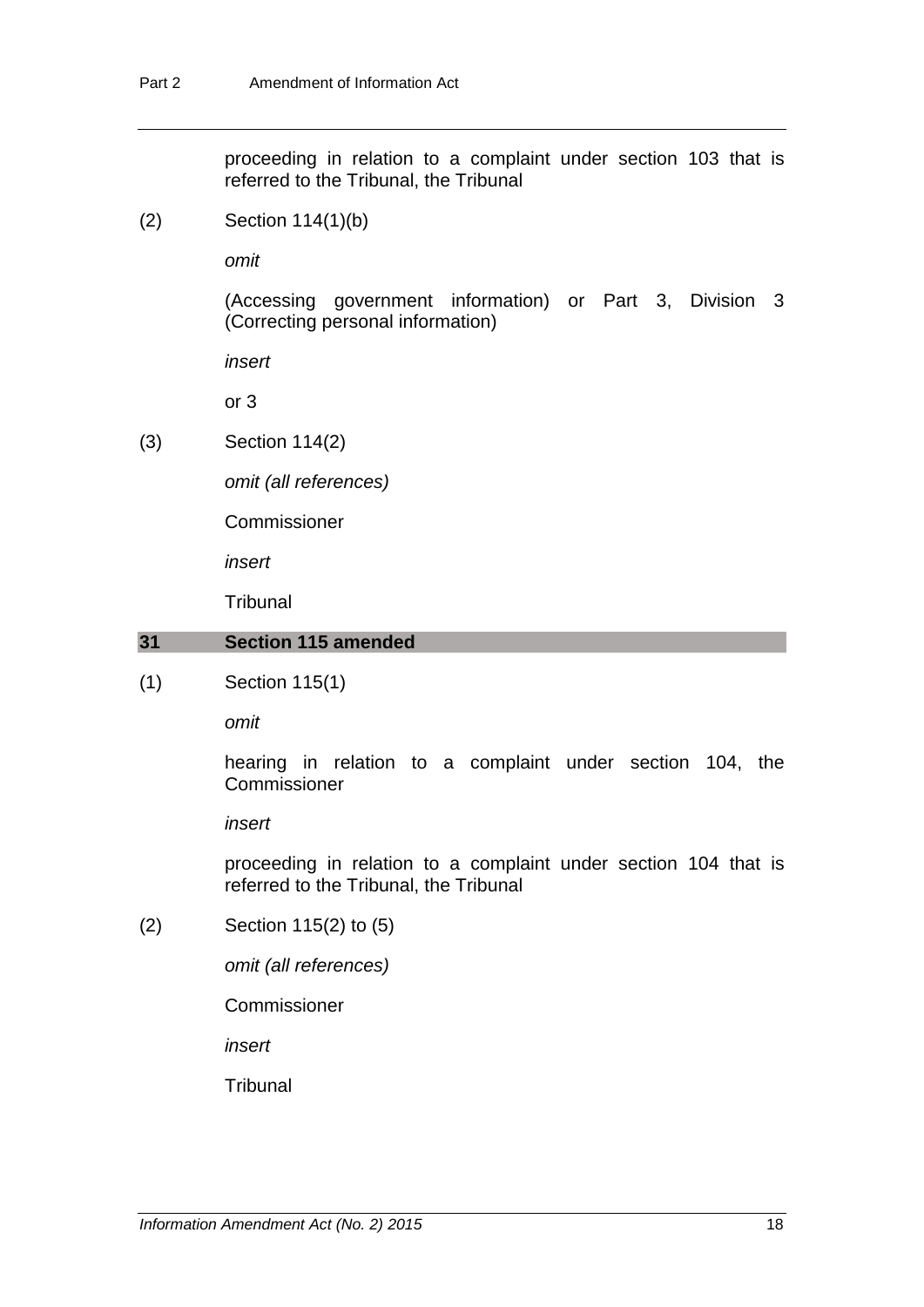| 32  | <b>Section 116 amended</b>                                                      |
|-----|---------------------------------------------------------------------------------|
| (1) | Section 116(1)                                                                  |
|     | omit                                                                            |
|     | Commissioner                                                                    |
|     | insert                                                                          |
|     | Tribunal                                                                        |
| (2) | Section 116(1)(c)                                                               |
|     | omit                                                                            |
|     | hearing of a complaint;                                                         |
|     | insert                                                                          |
|     | proceeding in relation to the complaint; and                                    |
| (3) | After section $116(1)(c)$                                                       |
|     | insert                                                                          |
|     | (ca) if the Commissioner is not a party to the proceeding, the<br>Commissioner; |
| (4) | Section 116(1)(d) and (e), after "section"                                      |
|     | insert                                                                          |
|     | 113D,                                                                           |
| (5) | Section 116(2)                                                                  |
|     | omit                                                                            |
|     | <b>Commissioner makes</b>                                                       |
|     | insert                                                                          |
|     | <b>Tribunal makes</b>                                                           |
| 33  | <b>Section 117 repealed</b>                                                     |
|     | Section 117                                                                     |
|     | repeal                                                                          |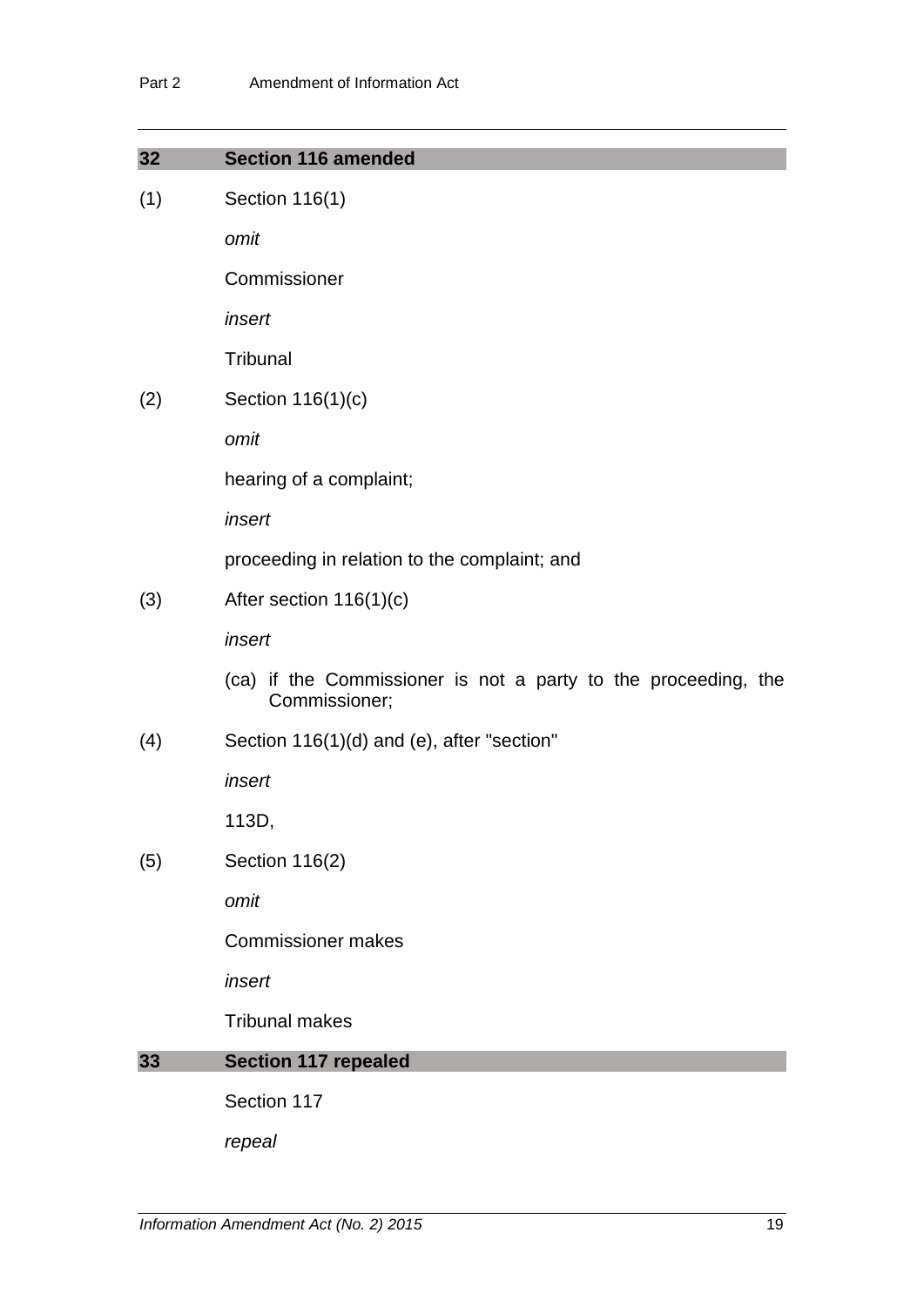## **34 Section 118 amended**

(1) Section 118, heading

*omit*, *insert*

## **118 Tribunal may dismiss complaint**

(2) Section 118(1) and (2)

*omit*, *insert*

- (1) The Tribunal may dismiss a complaint if the Tribunal is satisfied for any reason, including the complainant not complying with a direction or requirement of the Tribunal, that the complainant no longer wishes to pursue the complaint.
- (2) If the Tribunal dismisses a complaint, the Tribunal must notify the Commissioner, the complainant and the respondent as soon as practicable, in writing, that the complaint has been dismissed.
- (3) Section 118(3)

*omit*

discontinued

*insert*

dismissed

## **35 Sections 119 and 120 replaced**

Sections 119 and120

*repeal*, *insert*

## **Division 3 Procedures**

## **119 Parties**

- (1) The parties to a proceeding are:
	- (a) the complainant; and
	- (b) the respondent; and
	- (c) if the proceeding relates to a complaint dismissed by the Commissioner under section 110(5) – the Commissioner; and
	- (d) any other person who is joined as a party by the Tribunal.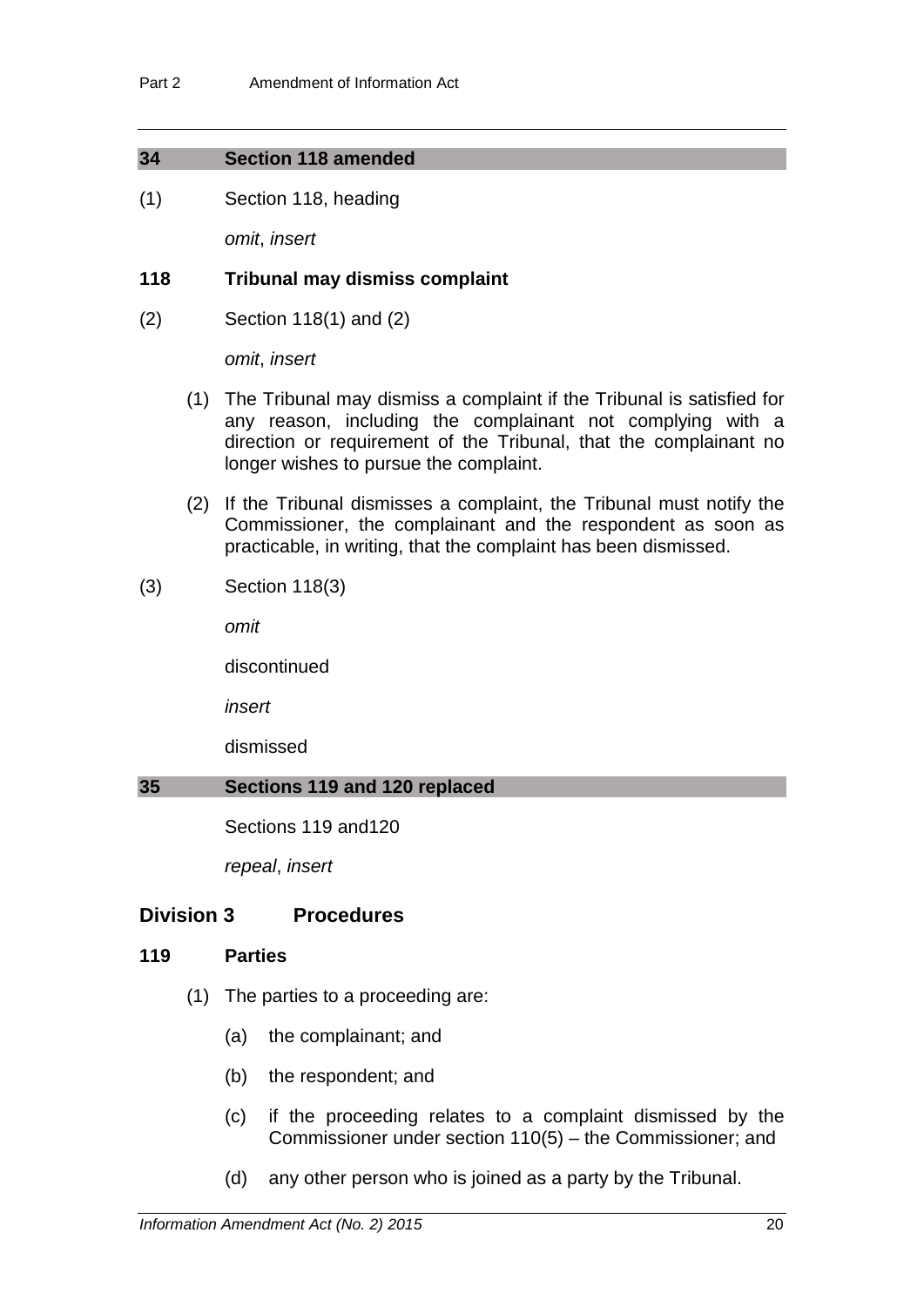- (2) The Commissioner is not a party to a proceeding referred to in subsection (1)(c) if:
	- (a) the Commissioner informs the Tribunal, in writing, that the Commissioner does not wish to be a party; and
	- (b) the Commissioner is not joined as a party by the Tribunal under subsection (1)(d).

## **36 Part 7, Division 2 heading omitted**

Part 7, Division 2 heading

*omit*

## **37 Sections 121 and 122 repealed**

Sections 121 and 122

*repeal*

### **38 Section 123 amended**

(1) Section 123, heading

*omit*, *insert*

## **123 Matters relating to proceeding**

(2) Section 123(1)

*omit*, *insert*

- (1) Despite section 60 of the *Northern Territory Civil and Administrative Tribunal Act*, a proceeding is closed to the public unless the Tribunal orders otherwise.
- $(3)$  Section 123 $(2)$  and  $(3)(a)$  and  $(b)$

*omit (all references)*

hearing

*insert*

proceeding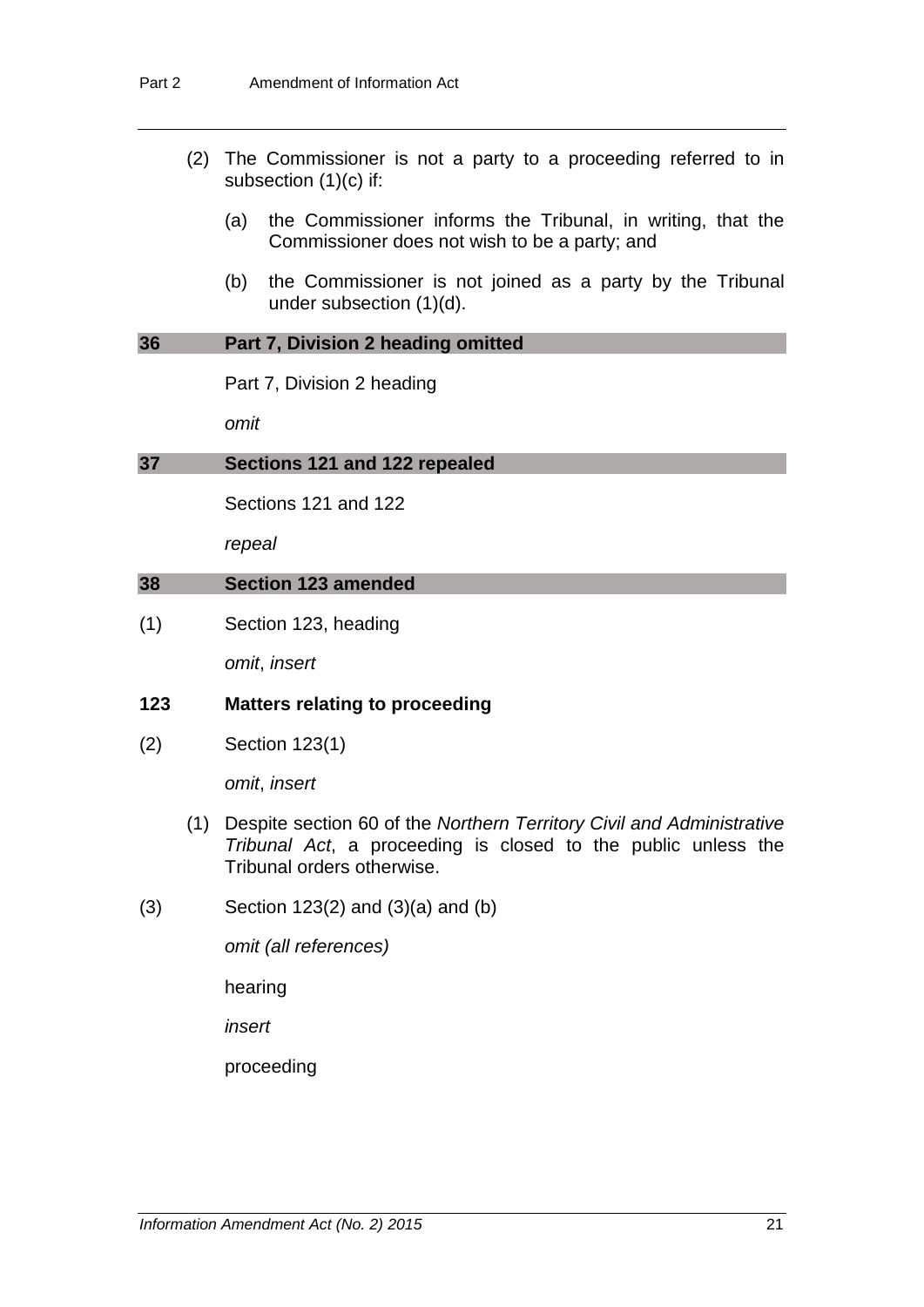(4) Section 123(2)(d), after "Commissioner's" *insert*

or Tribunal's

(5) Section 123(2)(f) and (3)

*omit (all references)*

Commissioner

*insert*

**Tribunal** 

(6) Section 123(4)

*omit*

### **39 Section 124 repealed**

Section 124

*repeal*

## **40 Section 125 amended**

(1) Section 125

*omit*

complained of at a hearing

*insert*

the subject of a proceeding

(2) Section 125(a)

*omit*

(Exemptions in the public interest)

## **41 Sections 126 to 128 repealed**

Sections 126 to 128

*repeal*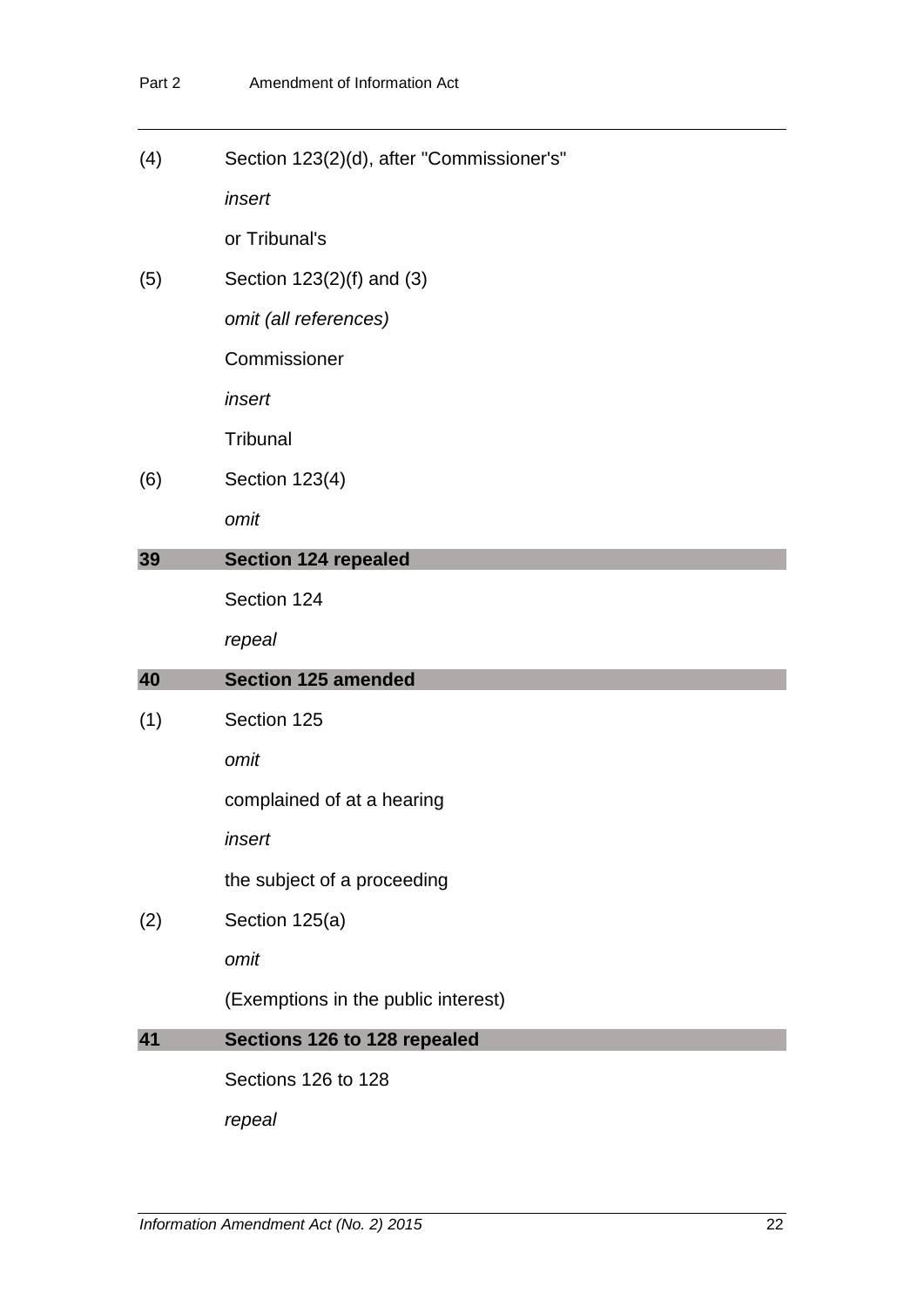### **42 Part 8 heading amended**

Part 8, heading, after "**Commissioner**"

*insert*

### **or Tribunal**

### **43 Section 129 amended**

(1) Section 129(1)

*omit, insert*

- (1) A person aggrieved by an appealable decision may appeal to the Supreme Court on a question of law only.
- (1A) An appeal must be made within 60 days after the appealable decision is made.
- (2) Section 129(2)(b) after "Commissioner"

*insert*

or Tribunal, as the case requires

(3) Section 129(2)(c) after "Commissioner"

*insert*

or Tribunal, as the case requires,

(4) After section 129(2)

*insert*

- (3) Section 141 of the *Northern Territory Civil and Administrative Tribunal Act* does not apply to a decision of the Tribunal that is an appealable decision.
- (4) In this section:

### *appealable decision* means:

- (a) a decision of the Commissioner under this Act; or
- (b) a decision of the Tribunal in the jurisdiction conferred by section 113A(1).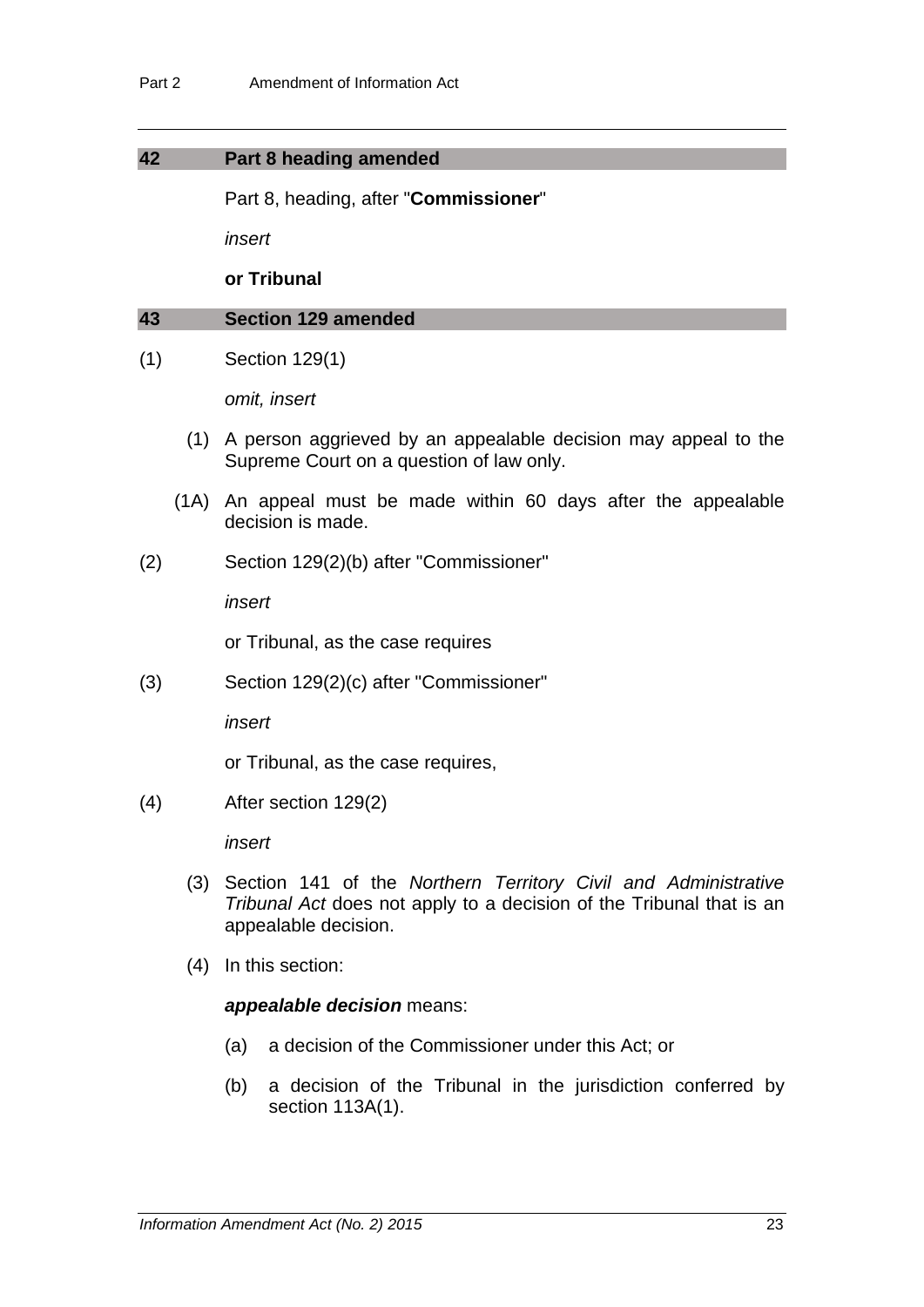| 44 |  | <b>Section 145 amended</b> |
|----|--|----------------------------|
|    |  |                            |

(1) Section 145(1)

*omit*, *insert*

- (1) A person commits an offence if:
	- (a) the person intentionally deletes or otherwise disposes of a record; or
	- (b) the person intentionally transfers or offers to transfer the possession or control of a record; or
	- (c) the person is knowingly a party to an arrangement to transfer the possession or control of a record; or
	- (d) the person intentionally takes or sends a record out of the Territory; or
	- (e) the person intentionally damages or alters a record; or
	- (f) the person:
		- (i) intentionally treats a record in a way that is likely to result in the record being damaged; and
		- (ii) is reckless as to the record being damaged.

Maximum penalty: 200 penalty units or imprisonment for 12 months.

### (2) Section 145(3)

*omit*

the defendant proves that

### **45 Section 146 replaced**

Section 146

*repeal*, *insert*

## **146 Misleading information**

- (1) A person commits an offence if:
	- (a) the person intentionally gives information to another person or to a body; and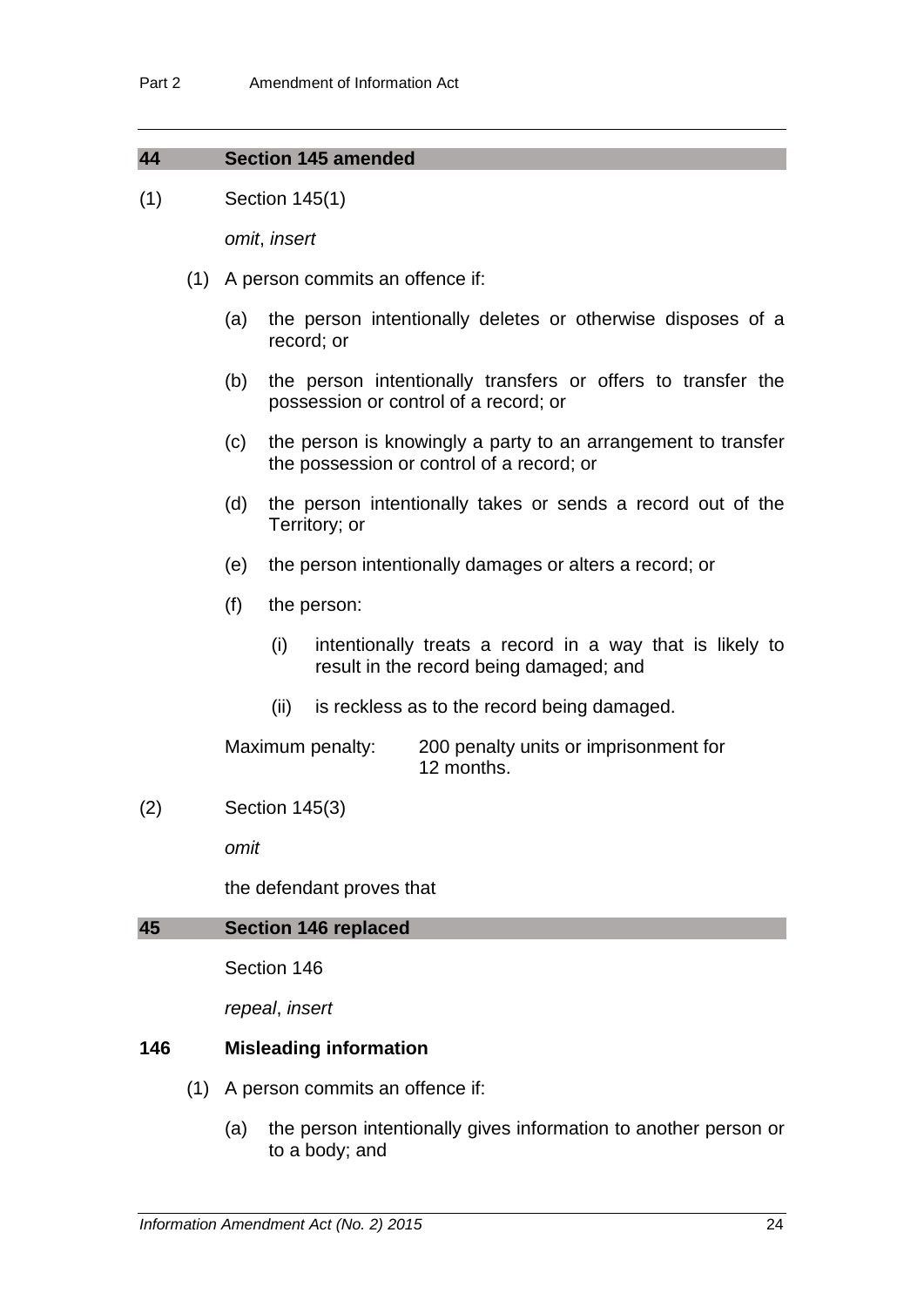- (b) the other person or the body is the Commissioner or a public sector organisation; and
- (c) the person knows the information is misleading; and
- (d) the person knows the Commissioner or organisation is acting in an official capacity.

Maximum penalty: 200 penalty units or imprisonment for 12 months.

- (2) A person commits an offence if:
	- (a) the person intentionally gives a record to another person or to a body; and
	- (b) the other person or the body is the Commissioner or a public sector organisation; and
	- (c) the person knows the record contains misleading information; and
	- (d) the person knows the Commissioner or organisation is acting in an official capacity.

Maximum penalty: 200 penalty units or imprisonment for 12 months.

- (3) Strict liability applies to subsections (1)(b) and (2)(b).
- (4) Subsection (2) does not apply if the person, when giving the record:
	- (a) draws the misleading aspect of the record to the attention of the Commissioner or public sector organisation; and
	- (b) to the extent to which the person can reasonably do so  $-$  gives the Commissioner or organisation the information necessary to remedy the misleading aspect of the record.
- (5) A person commits an offence if:
	- (a) the person makes a statement with the intention of gaining access under this Act to:
		- (i) another person's personal information; or
		- (ii) information about another person's business, professional, commercial or financial affairs; and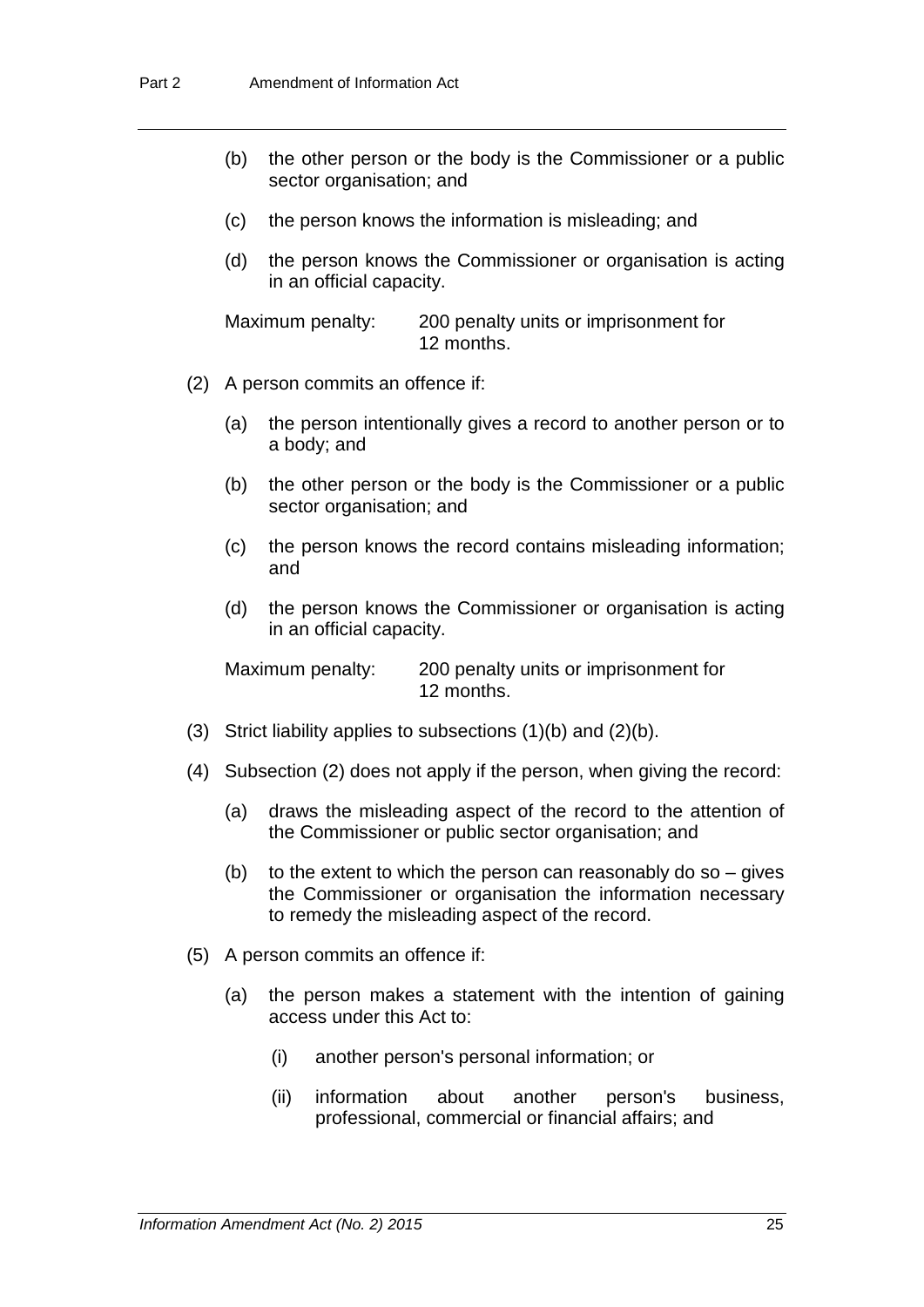(b) the person knows the statement contains misleading information.

Maximum penalty: 100 penalty units or imprisonment for 6 months.

(6) In this section:

### *acting in an official capacity* means:

- (a) in relation to the Commissioner the Commissioner is exercising powers or performing functions under, or otherwise related to the administration of, this Act; and
- (b) in relation to a public sector organisation given information or a record – the organisation is given the information or record in connection with the administration of this Act.

*misleading information* means information that is misleading in a material particular or because of the omission of a material particular.

#### **46 Section 147 amended**

(1) Section 147(1)

*omit*, *insert*

- (1) A person commits an offence if:
	- (a) the person intentionally conceals, or destroys or otherwise disposes of, information; and
	- (b) the information is government information; and
	- (c) the person is reckless that concealing, or destroying or otherwise disposing of, the information prevents a public sector organisation from providing access to or correcting the information.

Maximum penalty: 100 penalty units or imprisonment for 6 months.

- (1A) Strict liability applies to subsection (1)(b).
- (2) Section 147(2)

*omit*

(Accessing government information)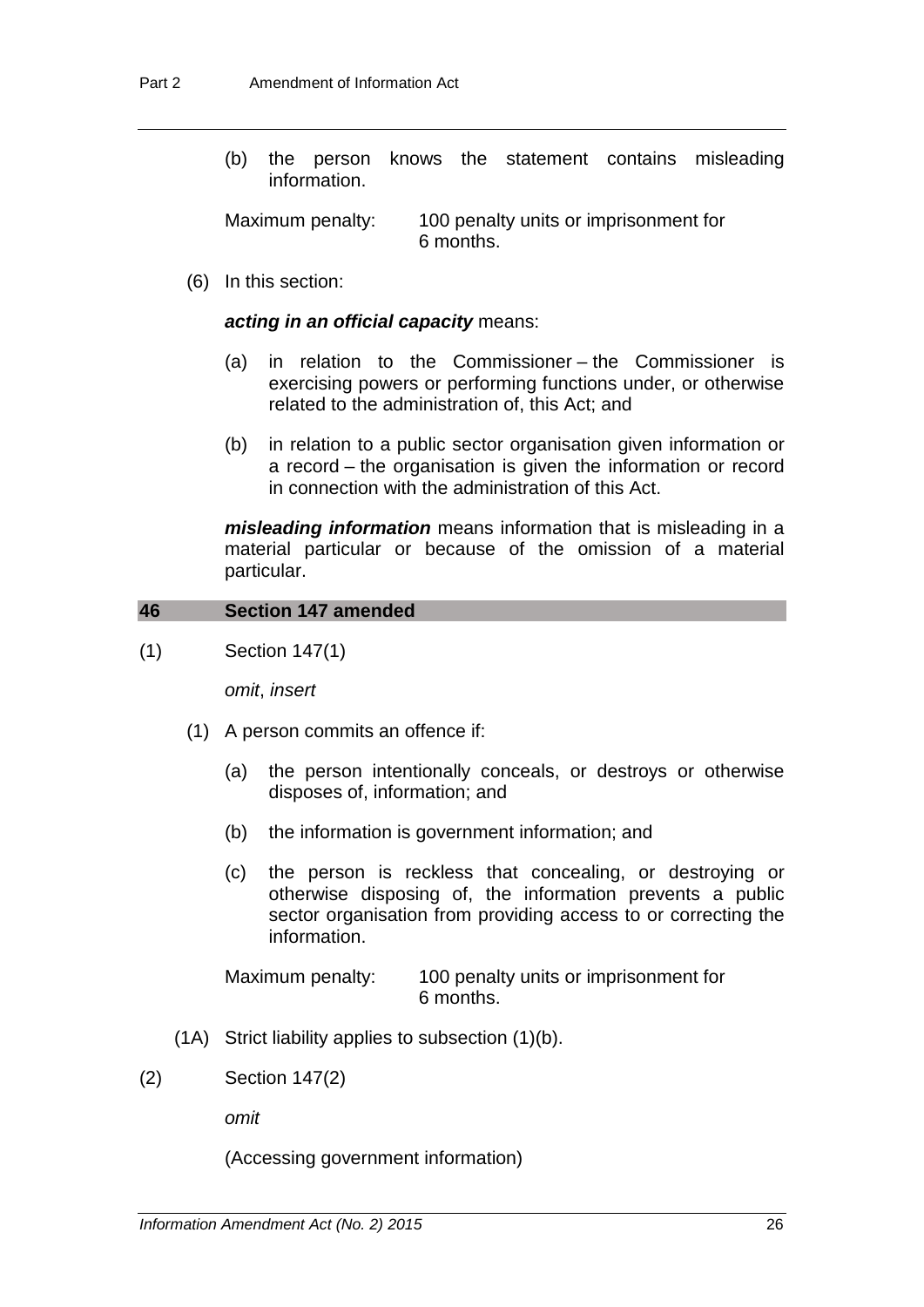### **47 Section 148 replaced**

Section 148

*repeal*, *insert*

### **148 Confidentiality of information**

- (1) A person commits an offence if the person:
	- (a) obtains information in the course of performing functions connected with the administration of this Act; and
	- (b) intentionally engages in conduct; and
	- (c) the conduct results in the disclosure or use of the information or a record being made of the information.

Maximum penalty: 400 penalty units or imprisonment for 2 years.

- (2) Strict liability applies to subsection (1)(a).
- (3) Subsection (1) does not apply if:
	- (a) the person discloses, uses or makes a record of the information:
		- (i) for the administration of this Act; or
		- (ii) with the consent of the person to whom the information relates; or
		- (iii) for legal proceedings arising out of the operation of this Act; or
	- (b) the information is otherwise available to the public.

#### *Note for subsection (3)*

*In addition to the circumstances mentioned in section 148(3), a person who discloses confidential information or uses, or makes a record of, confidential information will not be criminally responsible for an offence if disclosing, using, or making a record of, the information is justified or excused by or under a law (see section 43BE of the Criminal Code).*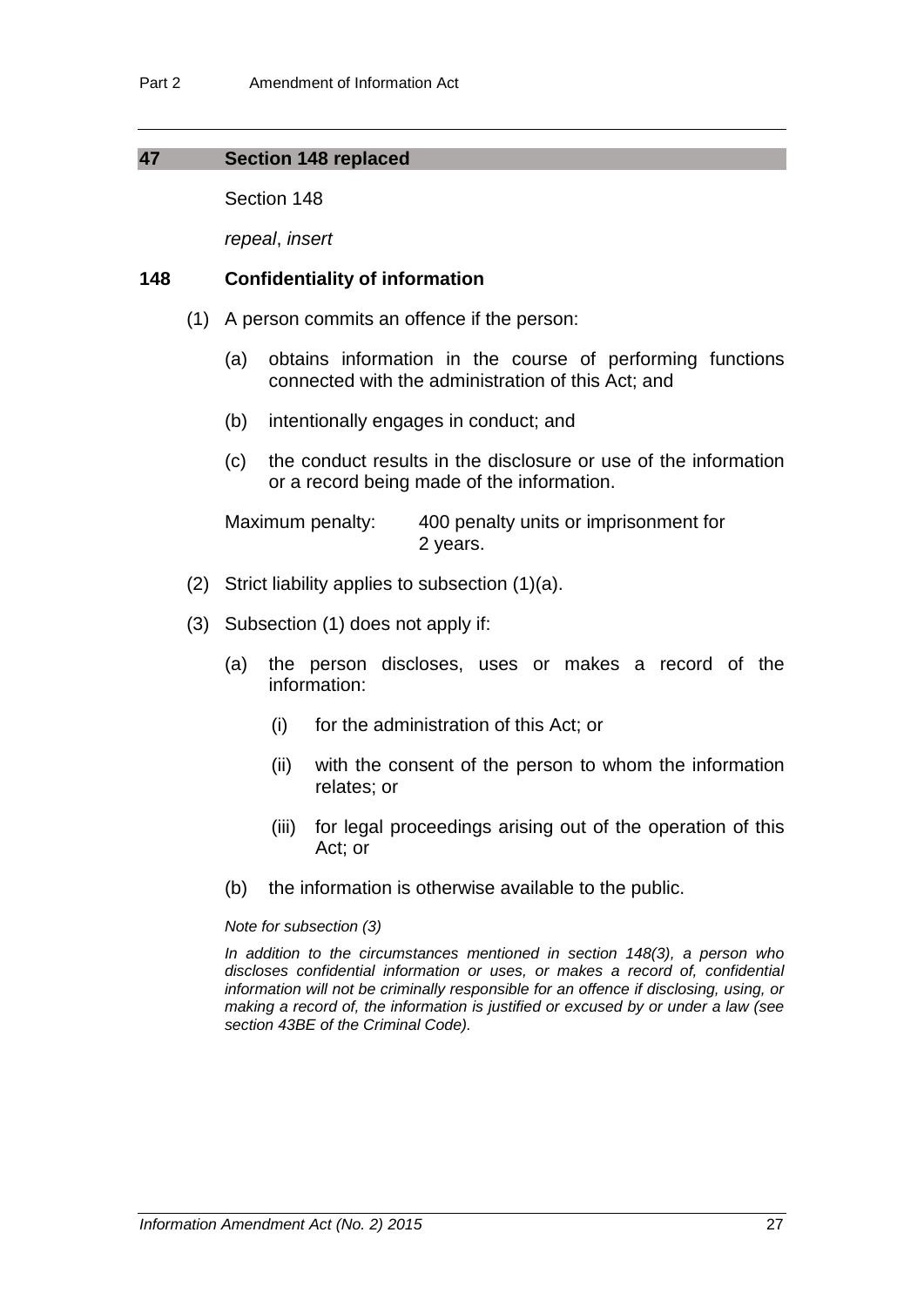## **48 Section 151 replaced**

Section 151

*repeal*, *insert*

## **151 Protection from liability**

- (1) A person is not civilly or criminally liable for an act done or omitted to be done by the person in good faith:
	- (a) in the exercise of a power or performance of a function under this Act; or
	- (b) in compliance with a requirement under this Act.
- (2) Subsection (1) does not affect any liability the Territory would, apart from that subsection, have for the act or omission.
- (3) In this section:

*compliance*, with a requirement, includes the purported compliance with the requirement.

*exercise*, of a power, includes the purported exercise of the power.

*performance*, of a function, includes the purported performance of the function.

## **49 Part 13 inserted**

After section 161

*insert*

## **Part 13 Transitional matters for Information Amendment Act (No. 2) 2015**

### **162 Definition**

In this Part:

*commencement* means the commencement of the *Information Amendment Act (No. 2) 2015*.

## **163 Complaints made before commencement**

This Act, as in force before the commencement, continues to apply in relation to a complaint that was made before the commencement.